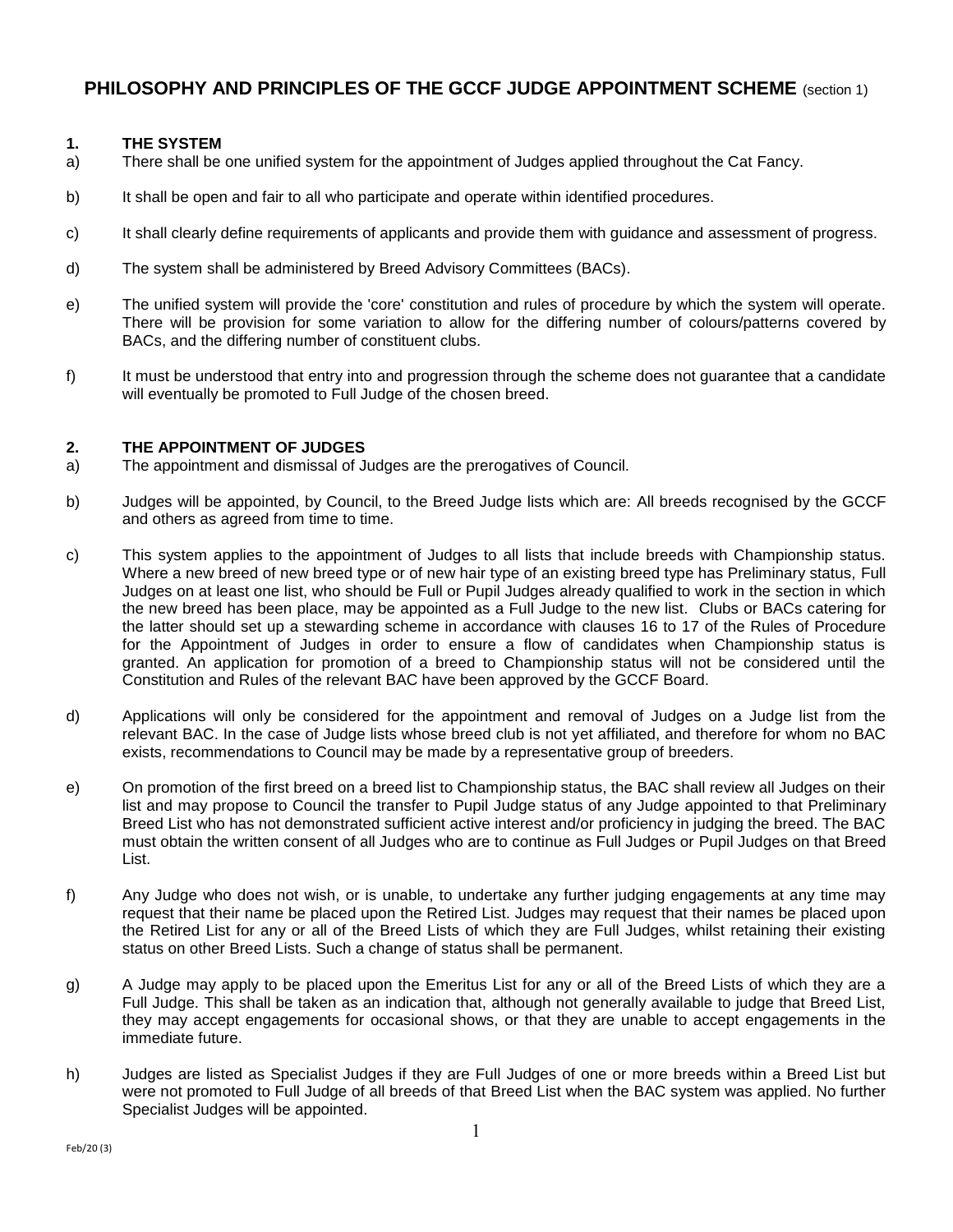i) Any Full, Emeritus or existing Specialist Judge who has not judged cats of a particular Breed List at a GCCF Championship Show, nor attended seminars, including Judges' Guild seminars etc., for cats of that Breed List, during the previous five year period may be required to undertake a refresher period as a Pupil Judge of the appropriate Breed List at a minimum of five Championship Shows, from which they must submit critiques as required by the BAC, together with evidence of tuition by a Full Judge at a minimum of three of these shows. After this they may apply to the BAC for reinstatement as a Full, Emeritus or existing Specialist Judge of that Breed List/breed.

### **3. BREED ADVISORY COMMITTEES**

- a) A BAC exists to work in the interests of the cats of its Breed List by monitoring the training and performance of the Judges on its list and candidates within its scheme, and by reviewing its Standard of Points and Registration Policy and amending them if and when required, with due consideration to the health and future of the breed(s).
- b) Breed Advisory Committees will consist of representatives of the Breed Clubs, with membership of the GCCF, catering for breeds included in the Judge list.
- c) There will be only one Breed Advisory Committee per Judge list. Each BAC should be as fully representative as possible of all areas of the Cat Fancy, including experienced breeders and exhibitors, show managers, judges etc.
- d) A BAC is the forum for discussion between its Constituent Clubs. The Club representatives, who shall be appointed according to the rules of their respective Clubs, must represent the views of their Club Committee to the BAC In order to do so it is desirable that representatives are Committee members or attend Club Committee meetings. Representatives should not normally be mandated by their Club since any discussion during the meeting must be taken into consideration when voting. Any decision as to the extent of consultation with the individual Club members is the responsibility of the Club Committee.
- e) Once a BAC has been formed and its constitution has been approved by the Board, no other group will be recognised as the advisory/recommending body to Council for the breed(s) concerned. Should any of the Clubs involved be unable to participate in the business meetings of the BAC then that Club will forfeit its right to make proposals to Council relating to judges, standards or points, registration policies and new breeds of the Breed List, which are the sole prerogatives of BACs. Such a Club will not, however, lose its right to speak on any matter relating to the breed(s) for which it caters.
- f) BACs may be combined to form Joint BACs, either where the breeds covered are of the same breed type but of differing coat pattern or length, or where the BACs have constituent clubs in common. The Breed Judge lists will not be combined and only the constituent clubs of the relevant individual BAC may vote on matters specific to the BAC breeds or judges. Certificates, reports etc. will only be sent to the constituent Clubs of the relevant BAC.
- g) BACs covering breeds of the same basic type should liaise over proposals to amend Standards of Points or Registration Policies.
- h) BACs should liaise with other BACs and are encouraged to hold joint seminars, primarily for all breeds within a section, and including cross-section seminars.

# **4. FULL JUDGES**

a) Full Judges play an essential part in the GCCF Judge Appointment Scheme by passing on their knowledge and techniques to their stewards at every judging engagement, whether verbally or by demonstration. This knowledge includes not only the finer points of judging cats but the other qualities required of judges, such as impartiality, demeanour etc.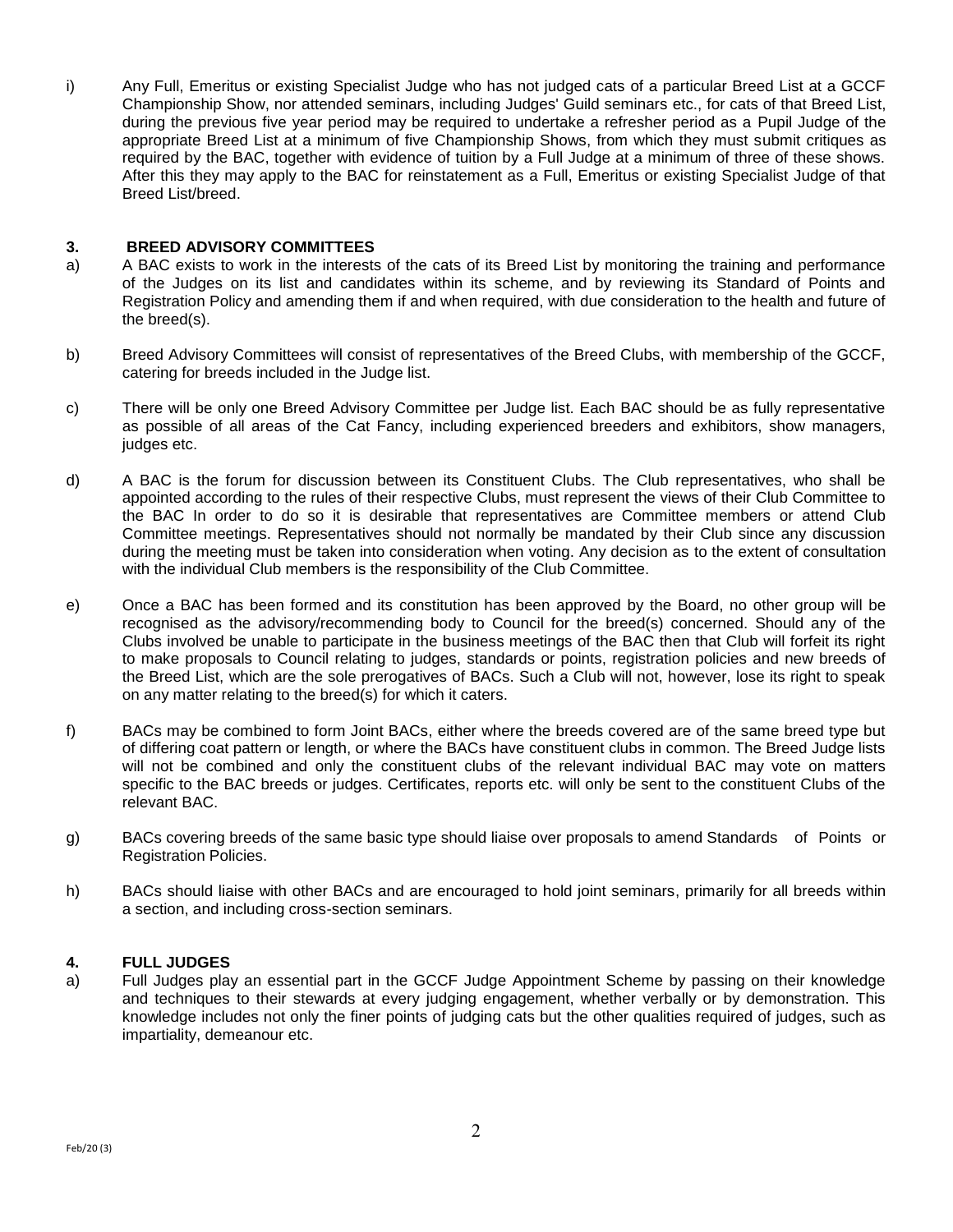b) Full Judges will also have the opportunity to give advice and guidance to Pupil Judges throughout the training period since when they are engaged to judge an adult Breed class, they may be approached by the Pupil Judge to discuss his/her placings of the equivalent kitten Breed class, after completion of the class. Any Judge may decline to participate in this procedure on a particular occasion, but it is hoped that all Judges will be able to participate when their judging load, and that of the Pupil Judge, permits them to do so.

If there are no kittens present in the Breed class, the Pupil Judge may then seek permission of the Full Judge to judge, place and report to the BAC on the equivalent adult and/or neuter Breed class and to discuss his/her placings of the class after completion.

A Full Judge's Breed adult or neuter classes may coincide with the kitten Breed classes of more than one Pupil Judge; in such a case the Full Judge should establish, prior to the start of judging which Breed classes have entries, decide which Pupil Judge(s) will be offered tuition and inform all the relevant Pupil Judges. At shows with a low judging load and low Breed class entries a Full Judge may wish to be available for tuition to more than one Pupil Judge.

- c) The system is designed to benefit from the experience of all Full Judges since stewards may choose from whom they seek engagements and Pupil Judges may seek to discuss their Breed kitten classes with the Full Judge who is engaged to judge the equivalent Breed adult or neuter class at the same show.
- d) Judges must give careful consideration to completing stewarding certificates and offering tuition. Although it may be very difficult to be critical without risk of upsetting some candidates, constructive criticism throughout the scheme should enable candidates to progress far more quickly since, in its absence, they may remain unaware of their shortcomings.
- e) BACs may require stewards to seek certificates, or Pupil Judges to seek tuition, from Judges determined by the BAC in order to be guided and/or assessed on particular points. These Judges will be those who have specialised knowledge of a particular breed, colour or pattern, such as breeding experience etc. The BAC will write to the Judges concerned outlining the areas requiring tuition.

# **5. COMPLAINTS**

- a) A BAC, the candidates within its Scheme, the Judges on its Breed List and its constituent Clubs are subject to the disciplinary powers laid down in the GCCF Byelaws.
- b) Any person or Club who believes that a BAC is in breach of its constitution or Rules, or has acted in a manner which is or may be discreditable or prejudicial to the Judge Appointment Scheme, the BAC or the BAC breed(s) may direct a complaint under Article 12 of the GCCF Byelaws, in writing, to the GCCF Office.
- c) Any BAC which believes a constituent Club or a candidate within the BAC Scheme is in breach of the BAC Constitution or Rules, or that any person has acted in a manner which is or may be discreditable or prejudicial to the GCCF Judge Appointment Scheme, the BAC or the BAC breed(s), may direct a complaint under Article 12 of the GCCF Byelaws, in writing, to the GCCF Office.
- d) Any such complaint may lead to disciplinary action under Article 12 of the GCCF Byelaws.
- e) Any candidate who believes that they have been dealt with unfairly because the BAC was given incorrect information should inform the BAC immediately, providing proof that the information was incorrect. The BAC must then enable the additional information to be studied by the constituent clubs before considering the application again at its next meeting.
- f) Any candidate who believes that the BAC has failed to give clear reasons for deferment or rejection should write to the BAC Secretary to request clarification of the reasons. They should inform the GCCF Office if no satisfactory clarification is received.
- g) A complaint under clause 5.f shall be reviewed by the GCCF Investigations Committee who shall, if they find the candidate has genuine cause for complaint, refer the case to the GCCF Committee of Judges for arbitration between the candidate and the BAC.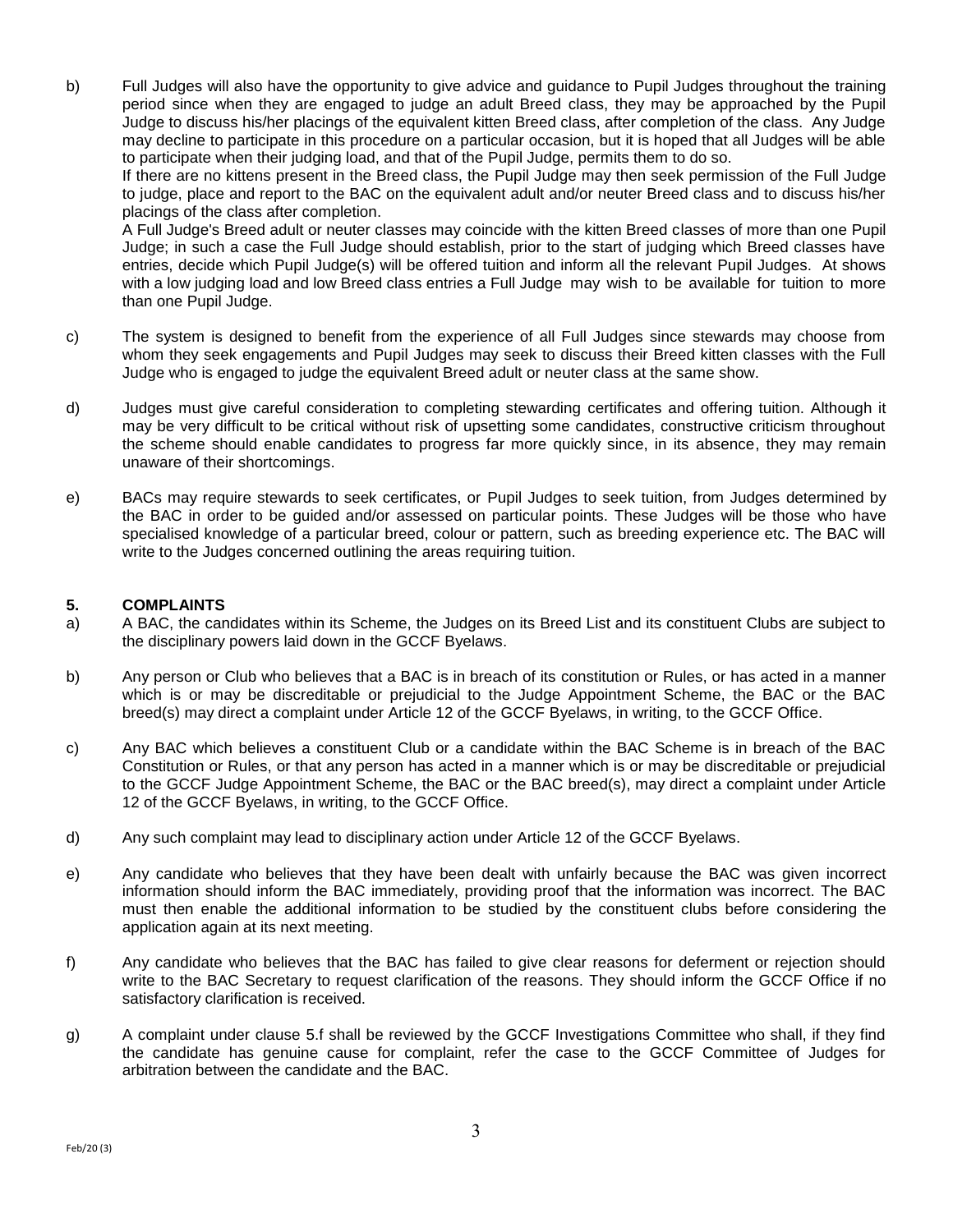# **BAC CONSTITUTION** (section 2)

# **6. GENERAL**

- a) The constitution of each BAC must adhere to the core Constitution, without additional clauses. Allowance for some variations is written into the core Constitution to take account of the varying numbers of constituent Clubs and varying workloads of different BACs.
- b) The BAC will charge the standard club levy as set by the GCCF.

# c) **Allowance is made for some variation on the following points:**

i) A BAC or Joint BAC with ten or more constituent clubs may elect to have one or two representatives per club. (7.f.i)

ii) A BAC or Joint BAC with two or three participating constituent clubs may elect to have three, four or five representatives per club. (7.f.iv)

iii) A BAC or Joint BAC with five or more constituent clubs may elect to have two votes per club even if only one representative is present. Whether or not this is permitted shall be stated in the constitution of the relevant BACs (7.h)

# **7. MEMBERSHIP**

- a) The Committee will be composed of representatives of all Breed Clubs, with Membership of GCCF, catering for breeds within the Breed List of that BAC.
- b) All Clubs eligible for membership will automatically have the right to participate upon payment of the required levy. See Section 10 (Finance)
- c) Any eligible Club whose Membership is approved during the calendar year shall, upon payment of the full required levy (see section 10), be entitled to send representatives to the next meeting of the BAC and shall be entitled to receive paperwork circulated since the start of the calendar year, to enable them to participate fully in discussion at the next meeting. Alternatively, the club may choose to delay membership of the BAC until the following January 1st.
- d) Any Club which does not wish to participate fully in the BAC may elect to be an Associate Member and pay a reduced levy. See Section 10 (Finance). Any such Club will receive only agendas and minutes and may make written representation upon any matter under discussion but will have no vote. Any such Club will forfeit its right to make proposals to Council on matters which are the sole prerogatives of BACs but will not, however, lose its right to speak on any such proposal in Council.
- e) Each participating constituent Club shall have equal representation. It is the responsibility of representatives to make themselves aware of matters pertaining to the breeds catered for by their BAC and the candidates within their scheme, to represent the views of their Club Committee to the BAC and to represent the views of the BAC to their Club Committee.
- f) (i) In the case of BACs or Joint BACs with ten or more participating constituent Clubs each Club shall have one or two representatives. Each participating Constituent Club of the…. BAC shall have...…. representatives.

(ii) In the case of BACs or Joint BACs with five or more participating constituent Clubs each Club shall have two representatives.

(iii) In the case of BACs or Joint BACs with four participating constituent Clubs each Club shall have three representatives.

(iv) In the case of BACs or Joint BACs with two or three participating constituent Clubs the BAC may choose to have three, four or five representatives per Club such that the total number of representatives shall be not less than 8 and not more than 15. Each participating constituent Club of the.... BAC shall have.... representatives.

(v) In the case of BACs with only a single constituent Club the Club Committee shall constitute the BAC.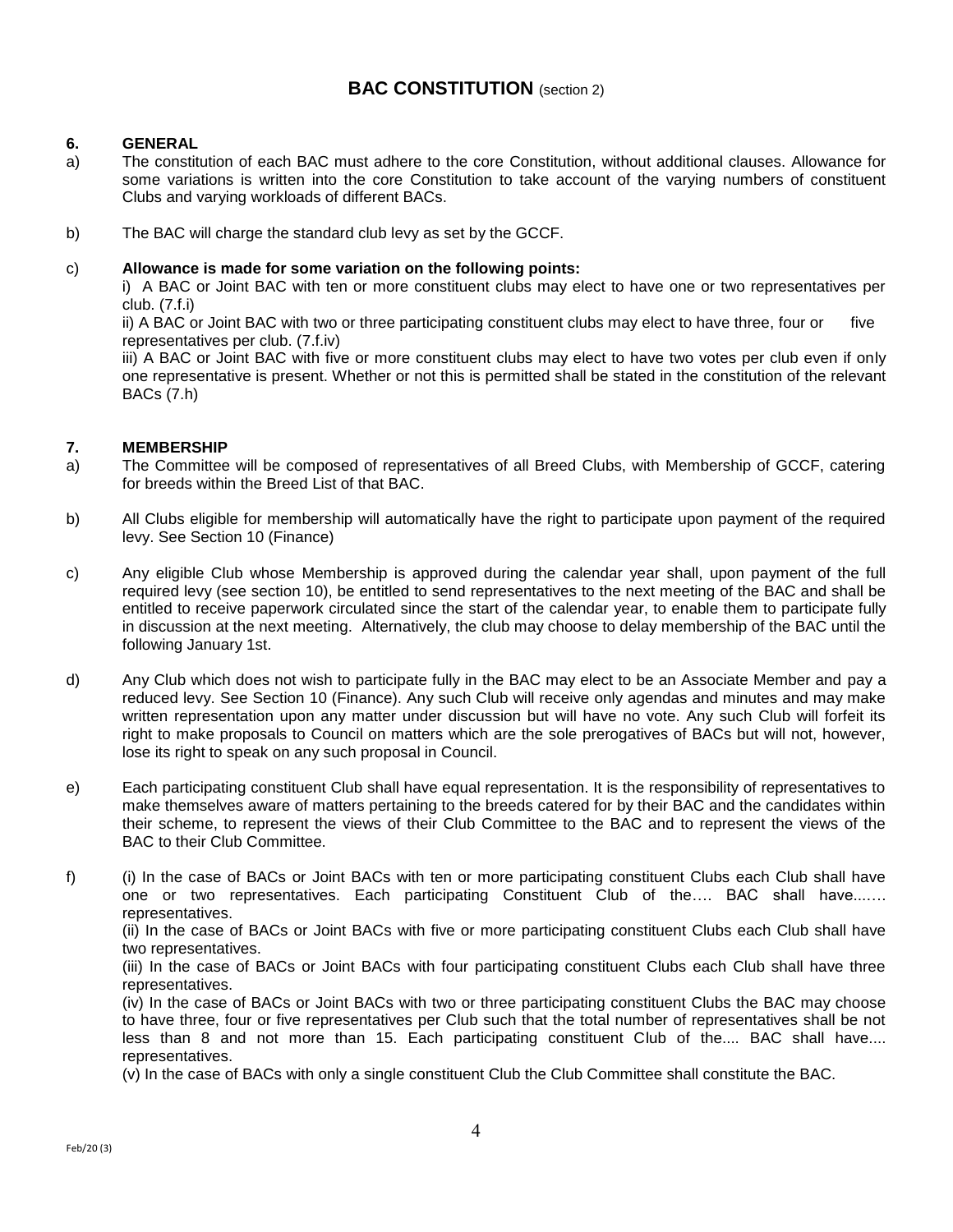- g) Where BACs meet together as a Joint BAC the Clubs shall still send only the permitted number of Club representatives, who shall represent their Club on each relevant Breed List within the Joint BAC.
- h) Where each Club has two representatives the BAC may choose to allow each Club to have two votes notwithstanding that only one representative may be present at any meeting. Where permitted representation is by three or more per Club then there will be only one vote per representative present.
- i) In the case of BACs with more than one constituent Club, all representatives must have had a minimum of one year's membership of a Club catering for the BAC breed(s). At least 50% of the representatives of each constituent Club must have had a minimum of two years current active involvement (i.e. breeding, showing, stewarding, judging) with the BAC breed(s) or a closely related breed or have had at least five consecutive years of active involvement with the breed even if not currently breeding, exhibiting or judging.
- j) Any constituent Club which fails to be represented at a meeting of the BAC, without sufficient warning or justifiable reason, and thereby renders the meeting inquorate (see clause 11i of this constitution), shall automatically forfeit membership of the relevant BAC for a period of one year. (NB any levy paid will not be refunded). NOTE: In the case of a two Club BAC this means that BAC meetings held during this period would be

conducted by the Committee of the remaining Club.

k) No representative shall attend a BAC meeting at which his/her own application or that of a member of his/her household is to be considered. No Pupil Judge or Steward within the BAC Scheme shall be present at a BAC meeting during the discussion of Stewards or Pupil Judges within this Scheme or of Full Judges of the Breed List.

# **8. OBJECTIVES**

- a) To work, in conjunction with the Full Judges of the Breed, to maintain and improve the health, well-being and beauty of their breed(s) by educating candidates and reviewing Standards of Points, Breeding and Registration Policies.
- b) To operate, within the Philosophy and Principles of the GCCF Judge Appointment Scheme, Rules of Procedure for the Selection of Judges for the breeds catered for by the member Clubs.
- c) To nominate persons who have satisfied the BAC as to their suitability, to the Council of the GCCF for appointment as Pupil or Full Judge.
- d) To maintain contact with Judges on their Breed Judge List and to keep them aware of any objectives in the development of the breed(s) and any amendments to the Standards of Points.
- e) To monitor the ability and progress of Stewards and Pupil Judges in their BAC Scheme and to provide advice, training and tuition as required.
- f) To organise seminars to communicate and debate current affairs with all Judges on their Breed Judge List and to facilitate practical demonstrations and training for stewards and Judges.
- g) In relation to breeds for which the BAC caters, to discuss and make proposals to the GCCF Board on matters relating to Standards of Points, Registration Policies, advancement of status and applications for new breeds. Such proposals are the sole prerogative of the BAC, with the exception that the Board may make proposals supported by independent expert advice for reason of breed welfare
- h) To discuss and make proposals to the GCCF on any other matters relating either to breeds for which the BAC caters or to Judges on the BAC Breed Judge List.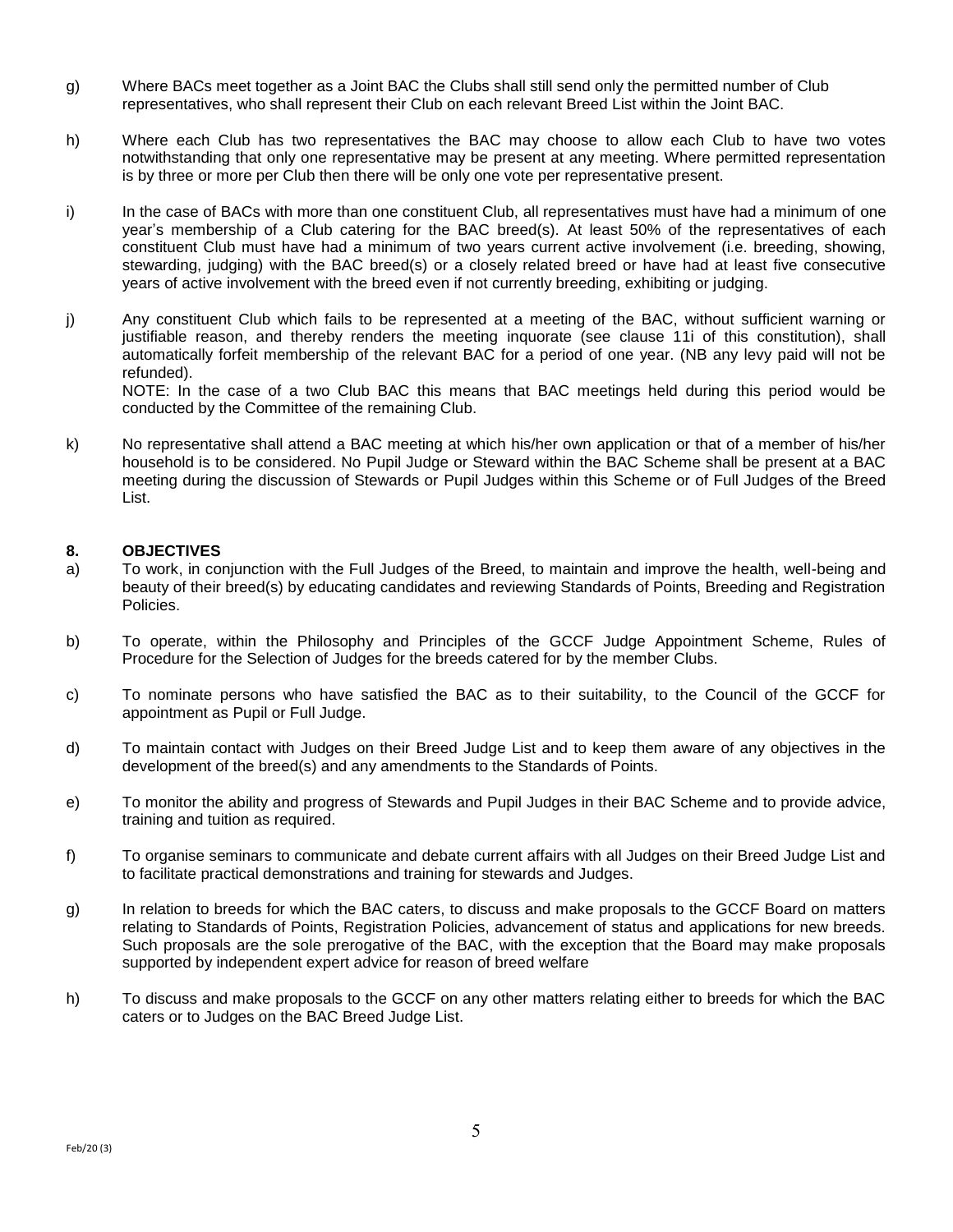# **9. OFFICERS**

- a) The officers of each BAC or Joint BAC shall be a Chairman, Vice-Chairman, Secretary and Treasurer. An Assistant Secretary may be appointed if required. The officers shall be responsible for calling the required meetings.
- b) The Chairman, who shall not be a Club representative, shall be elected annually. He/She shall not have a right to vote. In the event of an equality of votes the status quo shall prevail and the proposal shall be referred back to the sponsoring Club for amendment/reconsideration.
- c) The Secretary, who shall not be a Club representative, shall be elected annually. He/She shall not have a right to vote. The Secretary shall be responsible for the administration of the BAC and shall, in consultation with the Chairman, be responsible for convening meetings. The Secretary shall provide the GCCF Office with a list of the names and addresses of the BAC officers immediately after each electoral meeting and shall inform the GCCF Office of any changes to this list.
- d) The Chairman and/or Secretary must have "presence", sound knowledge of the Cat Fancy, the GCCF and its Rules and Procedures, and should be familiar with the show world and have a reputation for principle and impartiality. They need not be members of any constituent Clubs nor need they have any direct connection with the BAC breeds.
- e) The Vice Chairman shall be elected annually from the Club representatives. In the absence of the Chairman the Vice-Chairman shall conduct the meeting and shall have a vote. In the event of the prior knowledge of the absence of the Chairman, the Vice-Chairman shall conduct the meeting and the Club concerned may provide a replacement representative, in which case the Vice-Chairman shall have no vote.
- f) The Treasurer shall be elected annually and may be a Club representative, in which case he/she shall have a vote. The Treasurer shall be responsible for the collection of fees from constituent Clubs and for the payment of expenses incurred and shall submit the required accounts annually to the GCCF before 1st May each year.
- g) In the event of equality of votes for any office, the result shall be determined by lot.
- h) The BAC shall appoint one of its Officers or members who is also a GCCF delegate to speak for the BAC in Council. If there is no GCCF delegate on the BAC, the delegate of a Constituent Club shall be asked to speak for the BAC.

# **10. FINANCE**

- a) Each BAC or Joint BAC shall maintain a bank or building society account in the name of the BAC. The financial year shall be the calendar year. The BAC shall submit to the GCCF Office, before 1st May each year, a copy of the Accounts of the BAC or Joint BAC for the previous year in the form of an Income and Expenditure Account with a supporting Balance Sheet, which have been examined and signed by a suitable independent person. Failure to do so may be subject to a fixed penalty that is not reclaimable.
- b) Each constituent Club of the BAC or Joint BAC shall pay an annual levy of £50, irrespective of membership numbers. Where Clubs are represented on more than one BAC within a Joint BAC, they shall still only pay one levy. This levy will be due on January 1st of each year. Any constituent Club that fails to pay the levy by 31st January or the beginning of the first meeting after 1st January, whichever is the sooner, shall automatically be suspended from membership until the levy is paid.
- c) Any Club which chooses only to have Associate Membership shall pay an annual levy of £10.
- d) The BAC will charge standard fees which shall be reviewed by Council from time to time as required. Current fees are as follows: £30 **f**or application to join the Stewarding Section of the GCCF Judge Appointment Scheme, £30 for application for appointment as a Pupil Judge **if not applying via the stewarding scheme**, £30 for application for promotion to Full Judge.
- e) Seminars shall be self-supporting.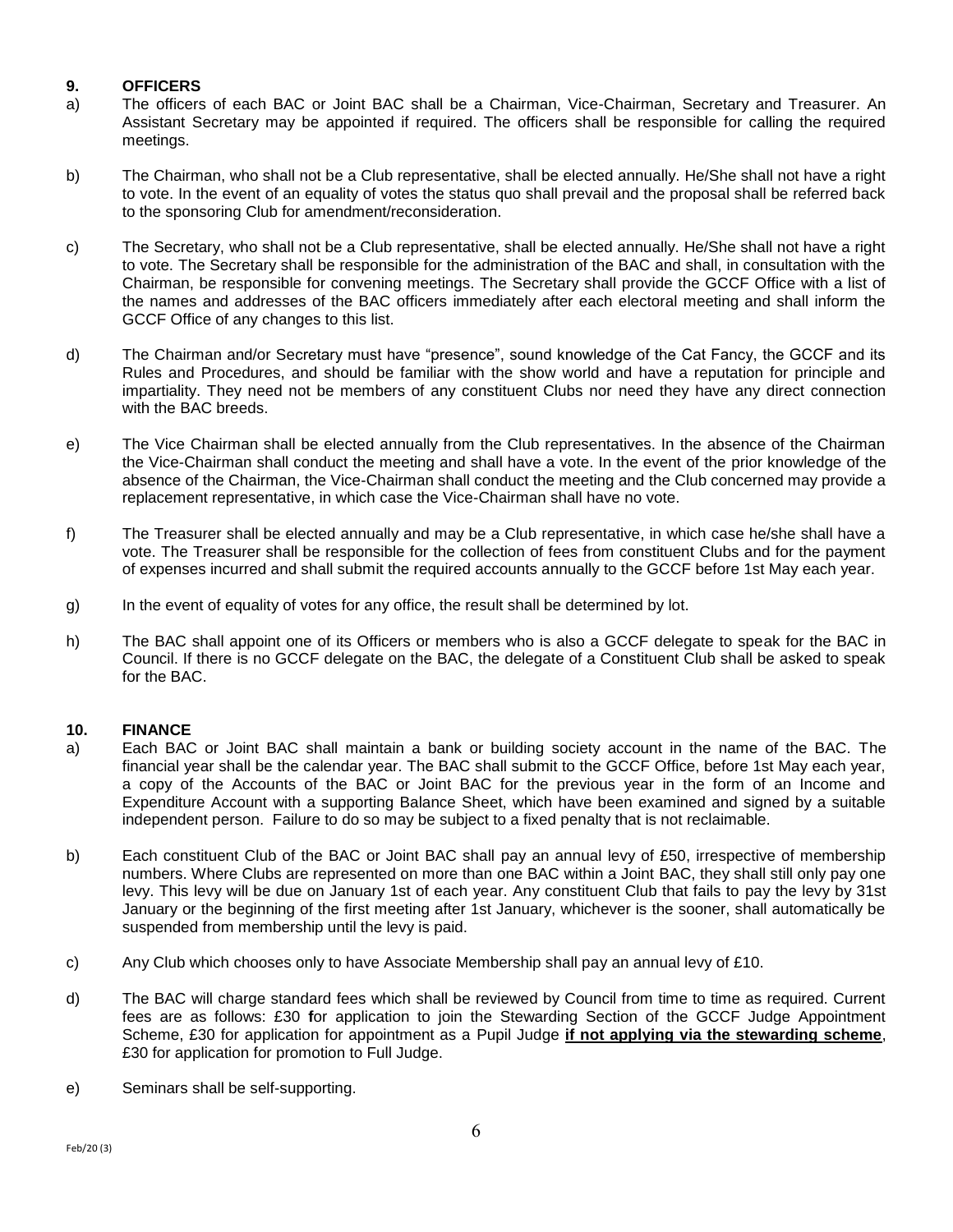- f) The BAC shall additionally be responsible for the following expenses: the hire of rooms for meetings; the copying and circulation of all paperwork to the Constituent Clubs; the expenses, including travelling expenses, incurred by its Officers on behalf of the BAC; the travelling expenses of Judges or other persons who are invited to attend BAC meetings and who are not Club representatives; the examiner's fee or gift. NB Photocopying should be achieved as economically as possible and Council will not be responsible for collating costs.
- g) The BAC shall not be responsible for the following expenses: the travelling expenses of Club representatives, this being the responsibility of the constituent Clubs, any other honoraria or gifts.
- h) If the accounts submitted show that the expenses of the BAC, as defined in 10f, exceeded the income, derived as in 10b, 10c, 10d and 10e, the BAC may request that the GCCF reimburse the BAC for the full amount of the deficit, provided that the end of year balance sheet does not indicate reserves in excess of £500. The total amount of any deficit repayment will be restricted to the sum of £200 in any financial year. Any deficit incurred by the BAC in payment of any other expenses, such as those defined in 10g, will not be reimbursed.
- i) If the accounts submitted show that the income of the BAC exceeded the expenditure, the BAC may decide to reduce the Club levy for the following year or to make partial repayment of the levy to the constituent Clubs. If any such reduction or repayment results in, or contributes to, a deficit for the year, this portion of the deficit will not be reimbursed by the GCCF.

### **11. MEETINGS**

- a) A meeting of the BAC for electoral and other purposes shall be held not later than ... each year. Meetings can be either in person or electronic and must be held at least twice a year. Further meetings may take place as required. However, at least one of these meetings should be in person.
- b) The dates, venues and agendas for all meetings, together with all paperwork relating to agenda items (unless already circulated) will be circulated to the Officers and sufficient copies for the BAC representatives to the Secretary of each constituent Club at least 28 days prior to the meeting. The Club Secretaries must circulate these to their representatives and may also, if required by the Club Committee, circulate them to other members of the Committee. Paperwork received after the circulation date which is relevant to a candidate's application being considered at that meeting may be circulated after that date or tabled at the meeting for the consideration.
- c) Sufficient copies for the BAC representatives of the minutes of each meeting shall be sent to the Secretary or to a recipient nominated of each constituent Club within six weeks following the meeting. These copies will be sent electronically unless agreed otherwise.
- d) The progress of Pupil Judges and Stewards, together with any matters relating to the performance of Full Judges, will be reviewed at each full meeting of the BAC. Applications for nomination as Pupil or Full Judges may be considered at any full meeting of the BAC.
- e) When a candidate has applied for appointment as a Pupil Judge or for promotion to Full Judge, those Judges who have assessed the candidate may be invited to attend the meeting at which the application is to be considered but, unless they are present as Club representatives, they shall have no vote.
- f) The BAC may invite other persons to attend BAC meetings at which their particular expertise is required but, unless they are present as Club representatives, they shall have no vote. No other person has any right to attend.
- g) A constituent Club may submit, in writing, to the BAC Secretary, matters relating to breeds catered for by the Club or to Judges on the BAC Breed List, to be included on meeting agendas. If a constituent Club is not present at a meeting, any item submitted solely by that Club may be deferred.
- h) All matters relating to nomination of Judges, Standards of Points, Registration Policies or applications for recognition or advancement of any breed shall require a ballot. Other matters may be decided by show of hands.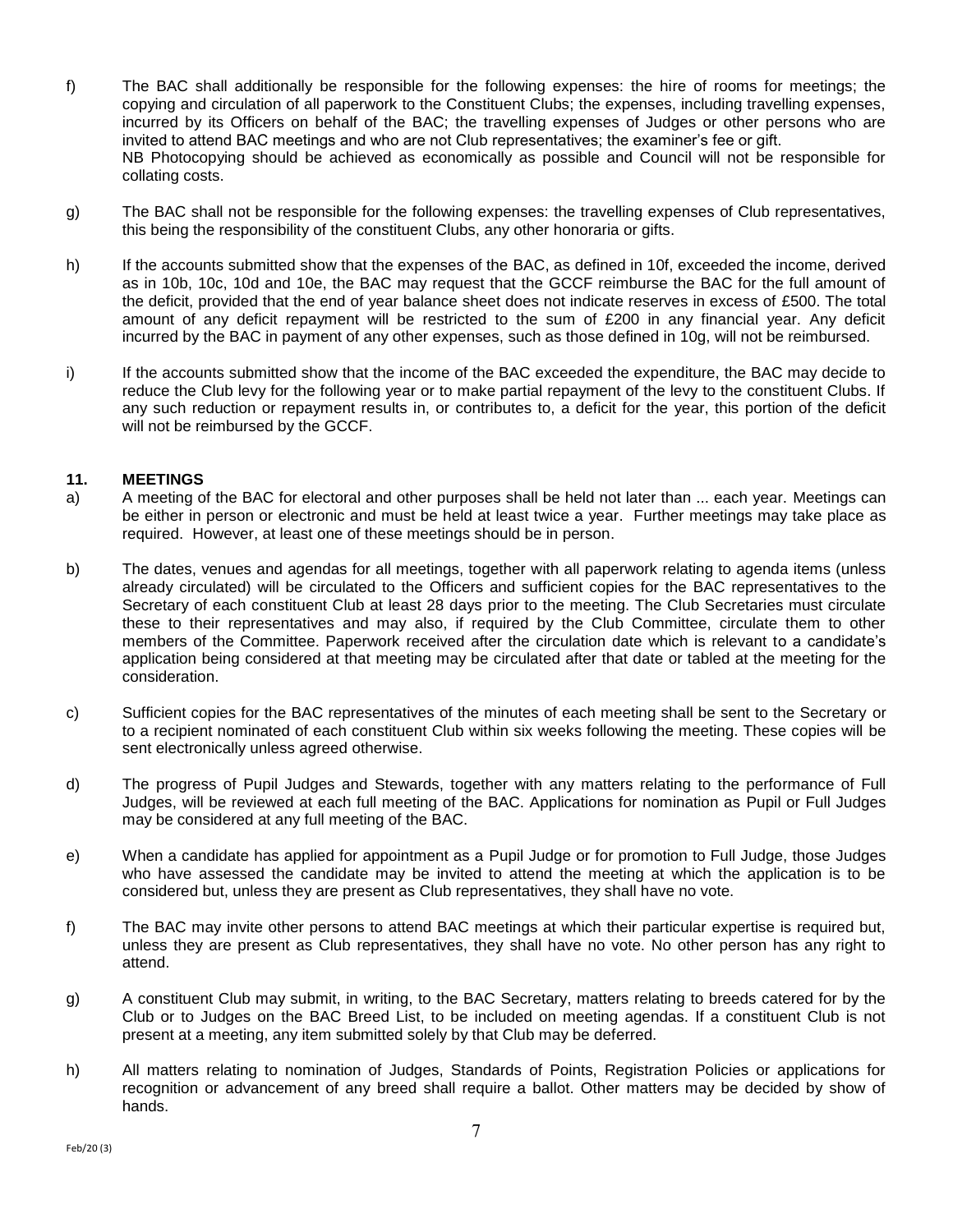All ballots can be either paper or electronic. In the case of the latter, votes are sent directly to the Chair or other independent person as agreed by the BAC

i) The quorum for a meeting of the BAC or Joint BAC shall be as follows:

i) In the case of a BAC with a single constituent Club, the quorum shall be the number that is required in the Club Rules for a Committee meeting of the Club.

ii) In the case of a BAC with two or more participating constituent Clubs, a minimum of six representatives must be present at the meeting. AND these must represent at least two-thirds of the participating constituent Clubs.

iii) In the case of a Joint BAC the minimum number of representatives for the joint meeting shall be six. but each BAC within the Joint BAC requires two-thirds of its own participating Clubs to be represented in order to be quorate.

j) If a BAC meeting is cancelled or abandoned for lack of a quorum or lack of an essential officer, a new date, which shall be within two months, shall be set for that meeting.

### **12. CIRCULATION OF BAC DOCUMENTS**

- a) Copies for the BAC representatives of all Application Forms, Stewarding Certificates, Show Reports, Veterinary Assessment Forms, Pupil Judge Assessment Forms, a list of Tutorial notifications received and any relevant correspondence from candidates will be copied by the BAC Secretary to the Secretary of each constituent Club, or to a recipient nominated by the Club Secretary. Circulation will be electronic unless agreed otherwise but if it is agreed that the BAC Secretary sends out standardised printed copies to individual club representatives the cost of this is a club responsibility, unless the BAC has sufficient funds to meet the expense.
- b) In order to reduce postage costs, these documents need not be sent as soon as they are received by the BAC Secretary. They should, however, be sent at intervals between meetings, depending on the number of documents received, and should not accumulate to be sent with the agenda for the next meeting.
- c) It is the responsibility of the Club Secretary, or nominated recipient, to ensure the Club Committee discusses these documents and to convey the views of the Club to the BAC representatives.
- d) If no recent documents have been received and a Club Committee meeting is imminent, the Club Secretary should contact the BAC Secretary to request that any outstanding documents be sent in time for the meeting.
- e) Copies of their Stewarding Certificates, Veterinary Assessment Forms and Pupil Judge Assessment Forms will be sent to candidates who provide the BAC Secretary with stamped addressed envelopes, or have agreed with the BAC Secretary to receive them electronically.

#### **13. TRAINING AND MONITORING SYSTEMS**

- a) The BAC and its constituent Clubs will monitor the show reports, performance and development of Pupil Judges, including adherence to GCCF Rules and Code of Conduct for Judges and provide advice and tuition throughout the training period.
- b) The BAC and its constituent Clubs will monitor the performance and development of Stewards within the BAC Stewarding Scheme and provide Stewards with advice and training.
- c) The BAC should be aware of the performance of all Judges on its Breed List, or who may judge cats of the Breed List in side classes, and should notify them of any misunderstanding of Standards of Points or errors that may occur whilst judging any of the BAC's breeds.
- d) The BAC, with the support of constituent Clubs and, if desired, other BACs, will organise a minimum of one seminar every two years to offer training and practical demonstrations, to monitor the Stewards and Pupil Judges within the BAC scheme and to maintain contact and debate relevant matters with their Judges. NB. Seminars must conform to the same veterinary rules as GCCF shows with respect to health checks, rejections etc. Permission must be sought of the GCCF Office to hold a Seminar on a specific date. Permission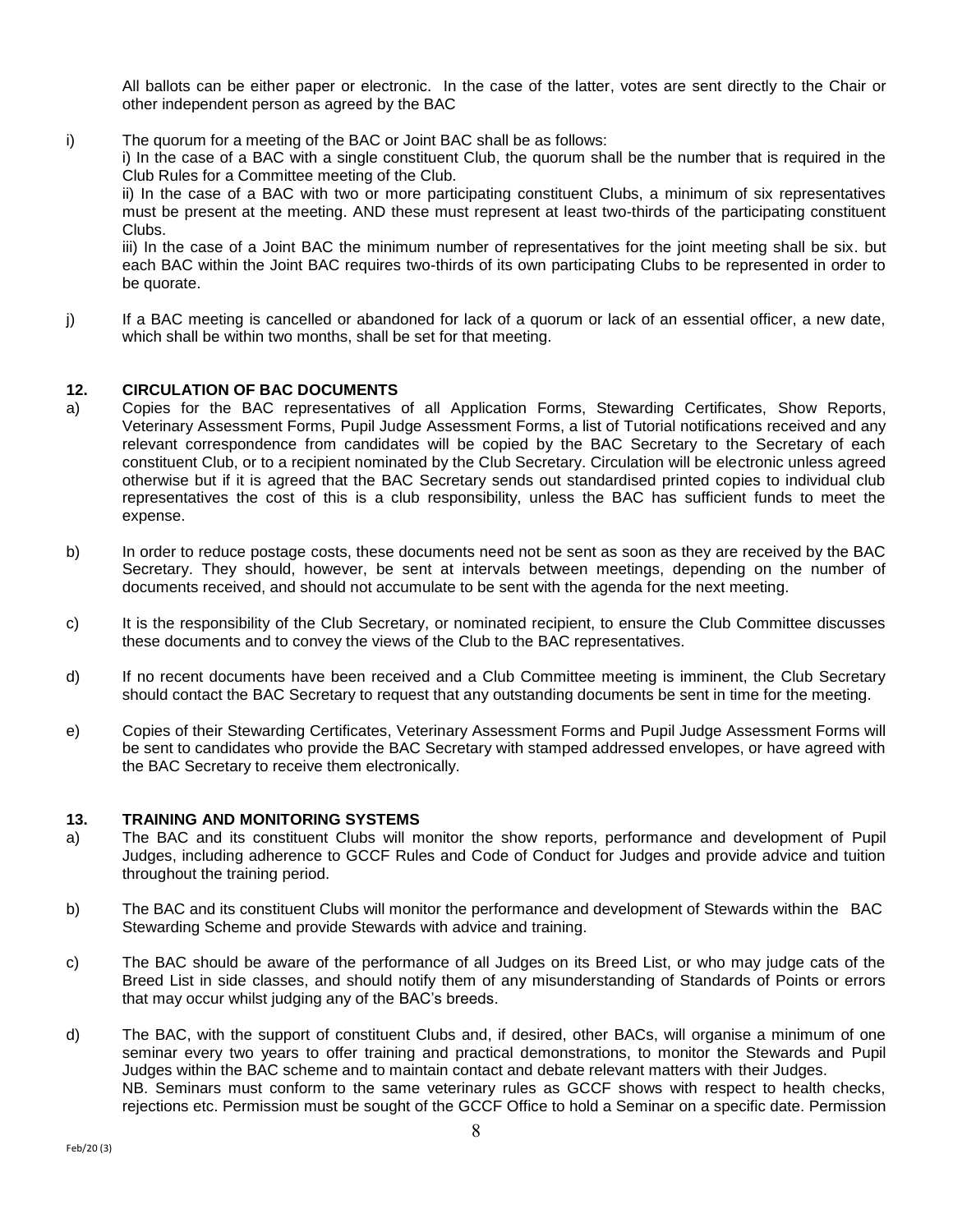for up to 25 cats may be granted automatically by the GCCF Office; greater numbers require the permission of the Board and therefore time should be allowed for such an application.

### **14. CONSTITUENT CLUBS**

The Constituent Clubs of the BAC (or of each BAC within the Joint BAC), together with the breeds for which they cater, are:

Associate Clubs are:

# **RULES OF PROCEDURE FOR THE SELECTION OF JUDGES** (section 3)

### **15. GENERAL**

- a) The Rules of each BAC must adhere to the core Rules, without additional Rules. Allowance for some variation is written into to the core Rules to take account of varying numbers of breeds, colours or patterns within the Breed List, numbers of cats of the Breed List appearing on the Show Bench, other breeds of which stewards need experience etc.
- b) The BAC must use the standard forms supplied by the GCCF. The BAC will add the BAC title, plus the Secretary's name and the address to which the form must be sent. The forms may be re- typed into the BAC "house style" if required. In the case of BACs for Breed Lists which contain only Self cats, reference to pattern may be omitted.
- c) The BAC will charge the standard fees as set by the GCCF.
- d) Allowance is made for some variation on the following points:

i) Acceptance into the Stewarding Section of the GCCF Judge Appointment Scheme of applicants who have been accepted into the Stewarding Section for another Breed List. The Breed Lists from which Stewards will be accepted must be defined in the Rules of the BAC (16h) and must include any Breed List which shares a Grand class with the BAC List.

ii) The number of stewarding certificates required (17c, 17d)

iii) The number of critiques that may be considered in lieu of stewarding certificates (17g)

iv) The reports on exhibits in side classes which are required by the BAC. (22f, 23g)

v) A veterinary assessment must be waived if there is evidence of a satisfactory previous assessment. Application for an electronic copy of a candidate's assessment should be made to the Guild of GCCF Judges and Stewards

vi) The minimum number of judging engagements at Championship shows that must be completed in order to comply with the Rules shall be between 6 and 12 and this number must be specified in the Rules. The BAC shall define the Breed classes of each breed/colour together with any miscellaneous class requirements, which must be completed before application for promotion; it must be possible for a Pupil Judge to complete these requirements within 12 engagements. Provided that these class requirements have been completed, the BAC must not require the candidate to complete more than the specified number of engagements prior to consideration for promotion. (22s)

vii) The minimum number of engagements at shows, Breed and miscellaneous class requirements and the number of tutorial sessions be completed should be reduced for Full Judges of a Breed List in the same section or of the same type (22v) and may be reduced, possibly to a lesser degree, for Full Judges of a Breed List in a different section and of different type (22w). Provided that these reduced requirements have been completed, the BAC must not require the candidate to complete more than the specified number of engagements prior to consideration for promotion.

viii) The minimum number of engagements judging kitten classes to be completed during a refresher period as a Pupil Judge (23f)

# **16. APPLICATION TO JOIN THE STEWARDING SECTION OF THE GCCF JUDGE APPOINTMENT SCHEME**

a) No-one may join the GCCF Judge Appointment Scheme until they have fulfilled the requirements and been listed as a GCCF Steward. This requirement should ensure that applicants to join the GCCF Judge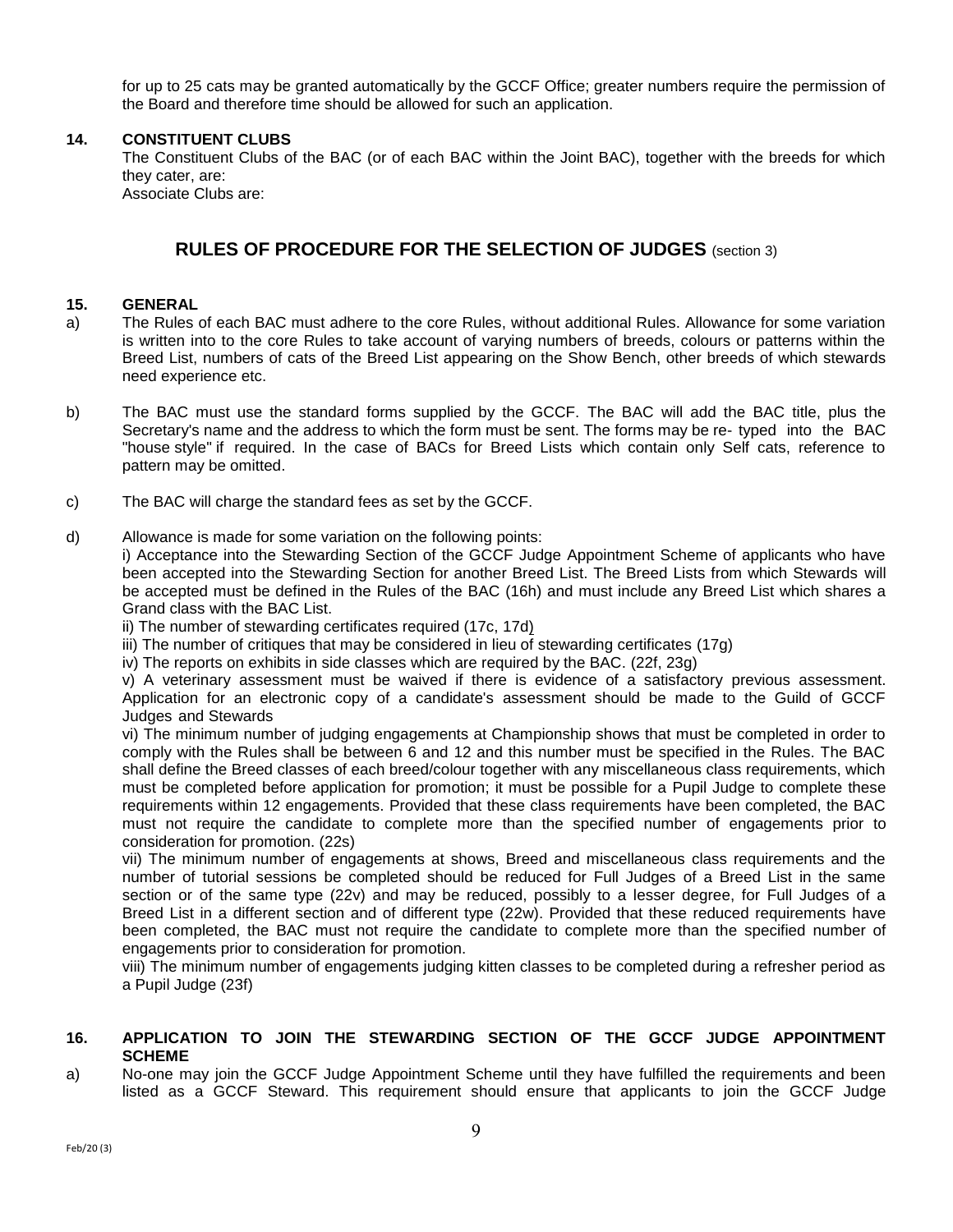Appointment Scheme have gained sufficient experience of show procedure and the handling of different breeds of cat to enable them to concentrate on learning the art of judging.

- b) Stewards should maintain an active involvement with BAC breeds, including breeding and showing where practical, after joining the Stewarding Section of the GCCF Judge Appointment Scheme since this may be taken into consideration when the BAC discusses an application for appointment as a Pupil Judge.
- c) Where the first time applicant has bred cats of more than one Breed List application can be made to the BACs catering for these breeds, provided they can show an active interest in both/all breeds and feel capable of dealing with the commitment required by the BACs.
- d) The applicant should ideally be a prefix holder.
- e) The applicant must have breeding experience of at least 3 years from the date of their first registered litter, of a breed that is catered for by the BAC to which application is to be made. Note: After referral to the appropriate BAC the prefix requirement may be waived if proof of the required breeding experience can be provided and/or the breeding requirement may be waived if the applicant can show three years regular exhibiting experience of the breeds to be covered.
- f) The applicant must be a member of one or more constituent Clubs of the BAC, such membership to be maintained throughout their involvement with the GCCF Judge Appointment Scheme. If the applicant is refused membership of the sole constituent club for the breed, or has been excluded from it, it should be noted that use may be made of the arbitration process as described by Byelaw 11.6.
- g) The applicant should have at least three consecutive years regular (not necessarily frequent) exhibiting experience of a breed that is catered for by the BAC to which application is to be made.
- h) A BAC may consider applications to join the Stewarding Section of the GCCF Judge Appointment Scheme from applicants who have been accepted into the Stewarding Section for another Breed List. Any such applicant must be member of one or more constituent Clubs of the BAC, this membership to be maintained throughout their involvement with the GCCF Judge Appointment Scheme. The Breed Lists from which Stewards will be accepted by the**...** BAC are: **...** (this should include all breeds of the Grand classes for BAC breed(s) and may include others.
- i) The BAC Secretary will notify the constituent Clubs and the GCCF of all persons who have enrolled in, or resigned from, the Stewarding section of the GCCF Judge Appointment Scheme.
- j) Acceptance into the Stewarding Section of the GCCF Judge Appointment Scheme of the (name) BAC does not guarantee appointment as a Pupil Judge of this Breed List.

#### **17. WORKING THROUGH THE STEWARDING SECTION OF THE GCCF JUDGE APPOINTMENT SCHEME**

- a) The purpose of the Stewarding Section is to provide the opportunity for prospective Judges to develop an ability to assess cats in the show situation, sympathetically and with confidence, to increase their knowledge of Show administration Rules and Procedures and to obtain a deeper understanding of the manner and attributes that are required in Judges.
- b) GCCF Judge Appointment Scheme Stewarding Certificates will be used by all BACs. These must be sent, by the Judge, to the BAC Secretary who will copy them to the constituent Clubs and to the Steward.
- c) Stewarding Certificates (Form 2) will be completed by Full GCCF Judges as a result of engagements at GCCF Championship Shows. Each steward must submit a minimum of 10 Certificates from a minimum of 5 different Judges. As much experience as possible should be obtained. This does not limit the number of times a steward can act for each Judge but does ensure a broad opinion of the steward's attitude and ability for BAC consideration.

NB. One stewarding engagement may result in certificates for any or all of the relevant BAC schemes depending on the breeds required to be covered by each BAC. However, should a candidate steward for more than one judge during a single show, certificates may not be sought from both judges.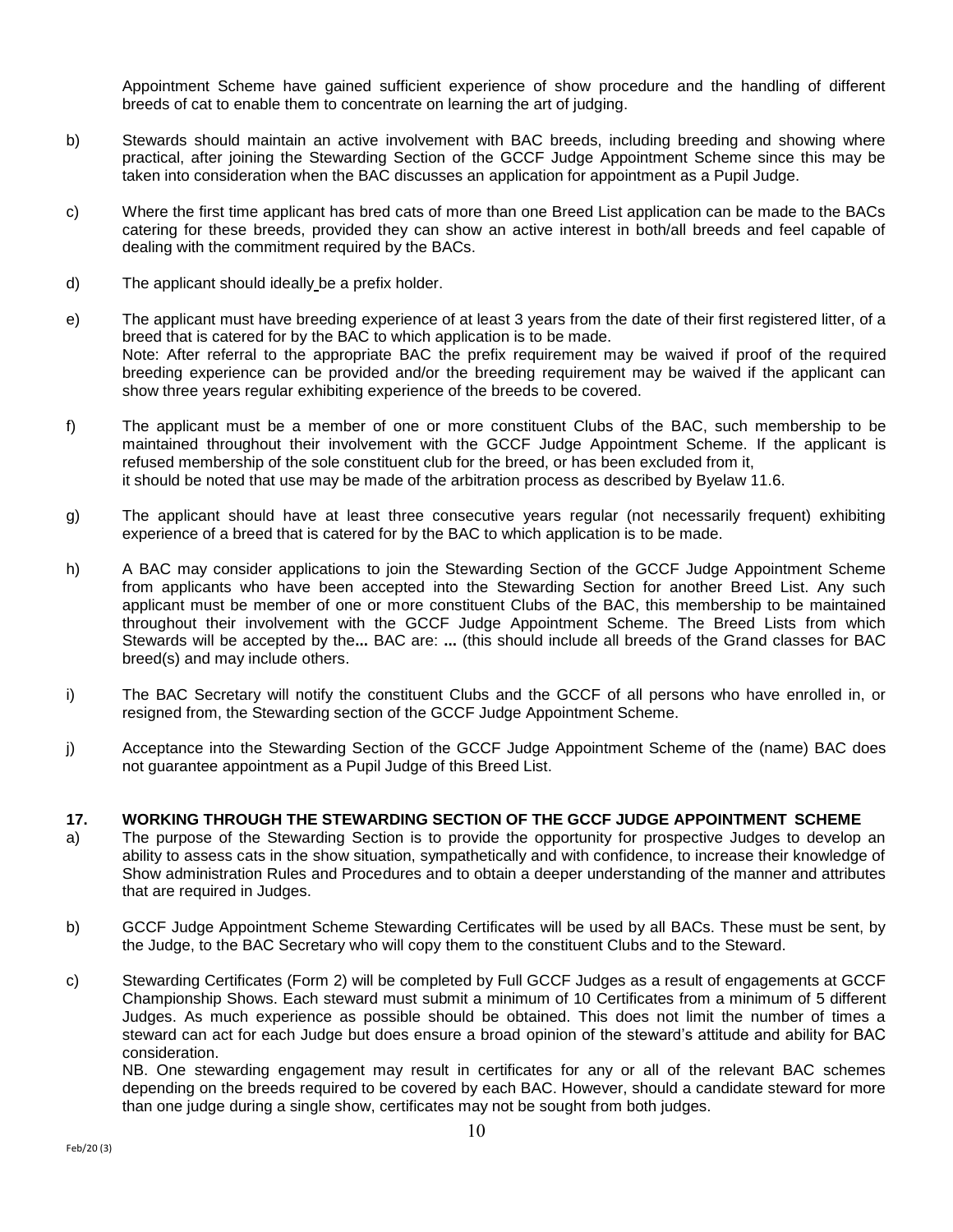- d) The BAC shall state the breeds to be covered by these 10 stewarding certificates. The certificates required by the …. BAC are as follows: ....
- e) Stewards should complete critiques on a maximum of fifteen exhibits (up to three cats per show only) and submit reports within 28 days of the show.
- f) Complete a multi choice test at the BACs discretion.
- g) Any Steward who is a Full or Pupil Judge of another Breed List may submit critiques of BAC breeds judged in Miscellaneous and Club classes. At the discretion of the BAC, these critiques may be taken in lieu of up to 5 of the required Stewarding certificates**.**
- h) Stewards should attend such Seminars as may be held by the BAC.
- i) Stewards must submit evidence of veterinary tuition, either at a seminar or by stewarding for the duty veterinary surgeon at a GCCF Show, to enable the Steward to identify and understand the veterinary defects as included in the GCCF SOP and the Guidelines to Veterinary Defects. (Form 3)
- j) Sufficient copies for the BAC representatives of all Certificates and any additional information submitted shall be copied by the BAC Secretary to the Secretary of each constituent Club. The progress of the Steward shall be reviewed at each full meeting of the BAC and the BAC Secretary shall then notify the Steward, in writing, within one month, of all relevant comments, advice and areas of concern. Stewards may be advised to seek engagements with Judges determined by the BAC.

### **18. APPLICATION FOR NOMINATION AS A PUPIL JUDGE VIA THE STEWARDING SCHEME**

- a) After completion of the requirements listed in 17 above, the Steward may apply to the BAC for consideration for nomination as a Pupil Judge. (Form 4)
- b) The candidate must give details of all Breed Lists of which he/she is already a Full or Pupil Judge, or has applied for appointment as a Judge or for promotion. Candidates who are already Pupil Judges or wish to apply to more than one BAC should consider whether or not they have the time, and commitment and ability to fulfil the requirements.

### **19. APPLICATION FOR NOMINATION AS A PUPIL JUDGE FROM A FULL JUDGE OF ANOTHER BREED LIST**

- a) Four weeks after publication on the GCCF website, and provided no objections have been made during this period, or after confirmation of the appointment at a Council meeting, newly appointed Full Judges may apply for appointment to further lists via this route after they have been appointed at a meeting of Council. This does not prevent a Full Judge from working through, or counting to work through the stewarding scheme of another list.
- b) Normally it would be expected that Full Judges applying for appointment to further lists would apply to those BACs catering for the breeds of which they can show some knowledge.
- c) Full Judges applying to another list will be considered for appointment as Pupil Judges. They must not be assessed as if they were applying to be Full Judges of the new list.
- d) Full Judges who qualify to do so may choose to go through a stewarding scheme. A BAC may not direct such a course of action to a Full Judge.
- e) Any judge eligible to judge a Grand Class will automatically be entitled to become a Pupil Judge of all other breeds included within that Grand Class, upon payment of the appropriate fee, provided that they comply with clause 19a above. The BAC may not refuse this Pupil Judge appointment but must consider it as an opportunity to offer advice and guidance, if required to a judge who is already eligible to award Grand Certificates to their breed(s)

11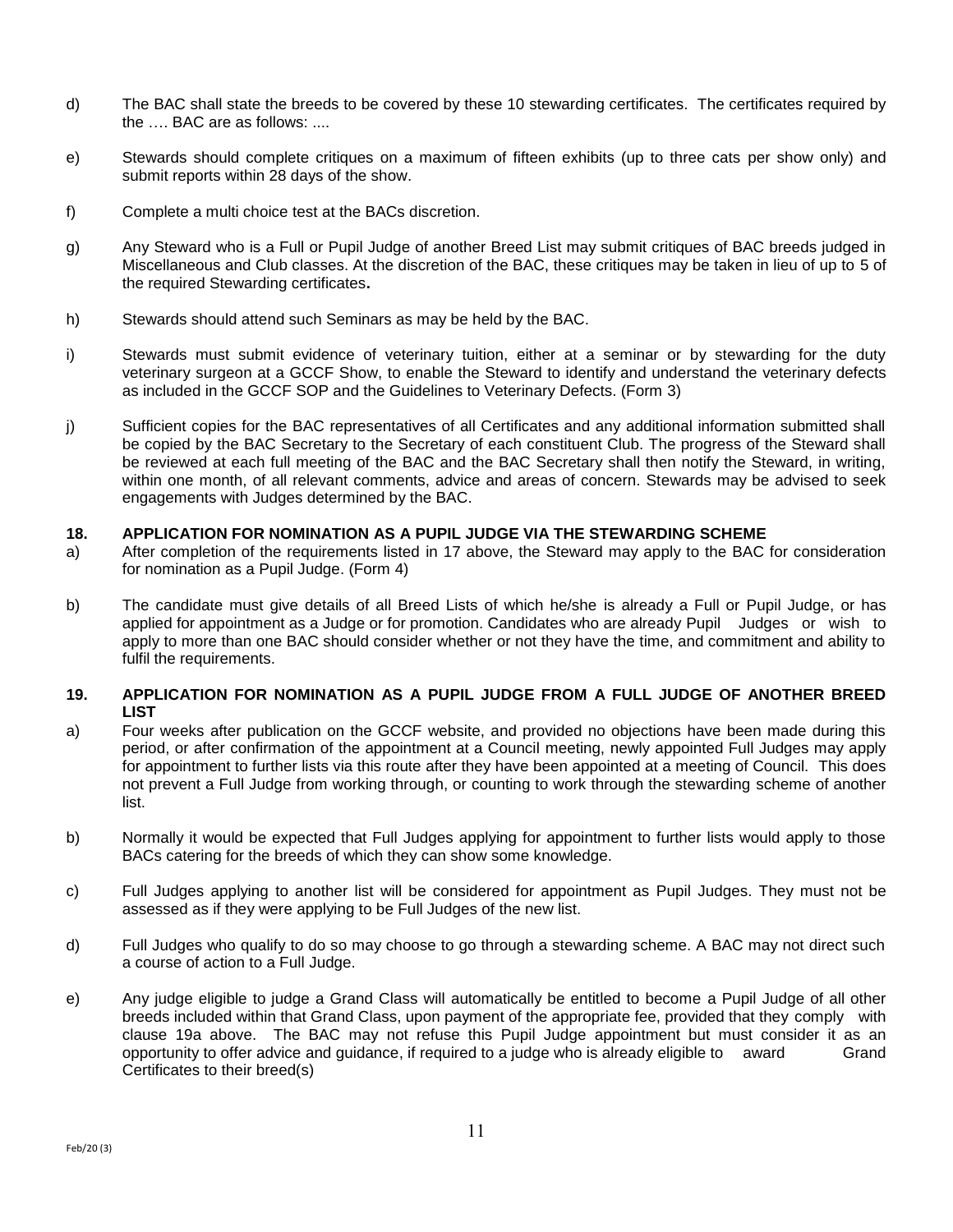f) The applicant shall submit to the BAC Secretary the required fee of £30, which is not refundable, together with the official Application Form (Form 5) which includes the following details:

i) Evidence that he/she is a Full Judge.

ii) Details of Breed Lists of which he/she is already a Pupil Judge, or has applied for appointment as a Pupil Judge or for promotion.

iii) Evidence of membership of one or more BAC constituent Clubs, such membership to be maintained throughout his/her involvement with the GCCF Judge Appointment Scheme, together with evidence of interest in the Breed List such as attendance at BAC seminars etc.

If the applicant is refused membership of the sole constituent club for the breed, or has been excluded from it,

it should be noted that use may be made of the arbitration process as described by Byelaw 11.6.

iv) Their reasons for wishing to judge breeds in the list.

- g) Applicants shall supply copies of reports on any cats of the BAC Breed List they have judged in miscellaneous classes during the previous two years.
- h) Sufficient copies for the BAC representatives of the Application Form and all additional information submitted shall be copied by the BAC Secretary to the Secretary or nominated recipient of each constituent Club. Circulation will be electronic unless agreed otherwise.
- i) In the case of Full Judges of a Breed List of the same breed type, or where sufficient reports on cats of the BAC breeds have been submitted, or where the candidate has been assessed by representatives at a Seminar, the BAC should require no further information before voting.
- j) Where the BAC decides that the information provided is insufficient to enable them to consider the application fairly, they may require the candidate to supply evidence of having stewarded for up to three Full Judges on the BAC list using the GCCF Judge Appointment Scheme Stewarding Certificates provided by the BAC (Form 2). The BAC may require one or more of these stewarding engagements to be with Judges determined by the BAC, this list of Judges to include at least two more names than the number of Certificates required. The stewarding engagement may be for the relevant Breed classes only at a show where the candidate is judging. The requirements of the BAC will be forwarded, in writing, to the applicant within 21 days of the BAC meeting.
- k) When these requirements have been completed, the Stewarding Certificates submitted shall be copied by the BAC Secretary to the Secretary or nominated recipient of each constituent Club and the application shall be reconsidered. Circulation will be electronic unless agreed otherwise. No reapplication fee will be required in this case.

# **20. APPLICATION FOR NOMINATION AS A PUPIL JUDGE FROM A FULL JUDGE FROM ANOTHER ORGANISATION**

a) A candidate who, under the rules of another bona fide organisation, is a Full Judge of one or more of the BAC breeds may apply for consideration for nomination as a Pupil Judge on the BAC Breed List. This does not prevent a Full Judge for another organisation from working through, or continuing to work through, a GCCF stewarding scheme.

NB: This does not prevent the invitation of a Judge who is not resident in England, Scotland, Wales, Northern Ireland, the Isle of Man or the Channel islands, who is not a GCCF Judge (Full or Pupil on any Breed List) and who has been on the relevant list as a Full Judge under the rules of another bona fide organisation for at least three years, to judge at GCCF shows subject to Section 3, Rule 3 of the GCCF Rules.

- b) Judges for other bona fide organisations must apply first to those BACs catering for breeds of which they are Full Judges for the other organisation(s).
- c) Judges for other bona fide organisations will be considered as Pupil Judges. They must not be assessed as if they were applying to be Full Judges of the new list.
- d) A separate form (Form 6) must be completed in respect of each BAC to which the application is to be made. For this the applicant will receive copies of the literature with the exception of the table work and stewarding forms.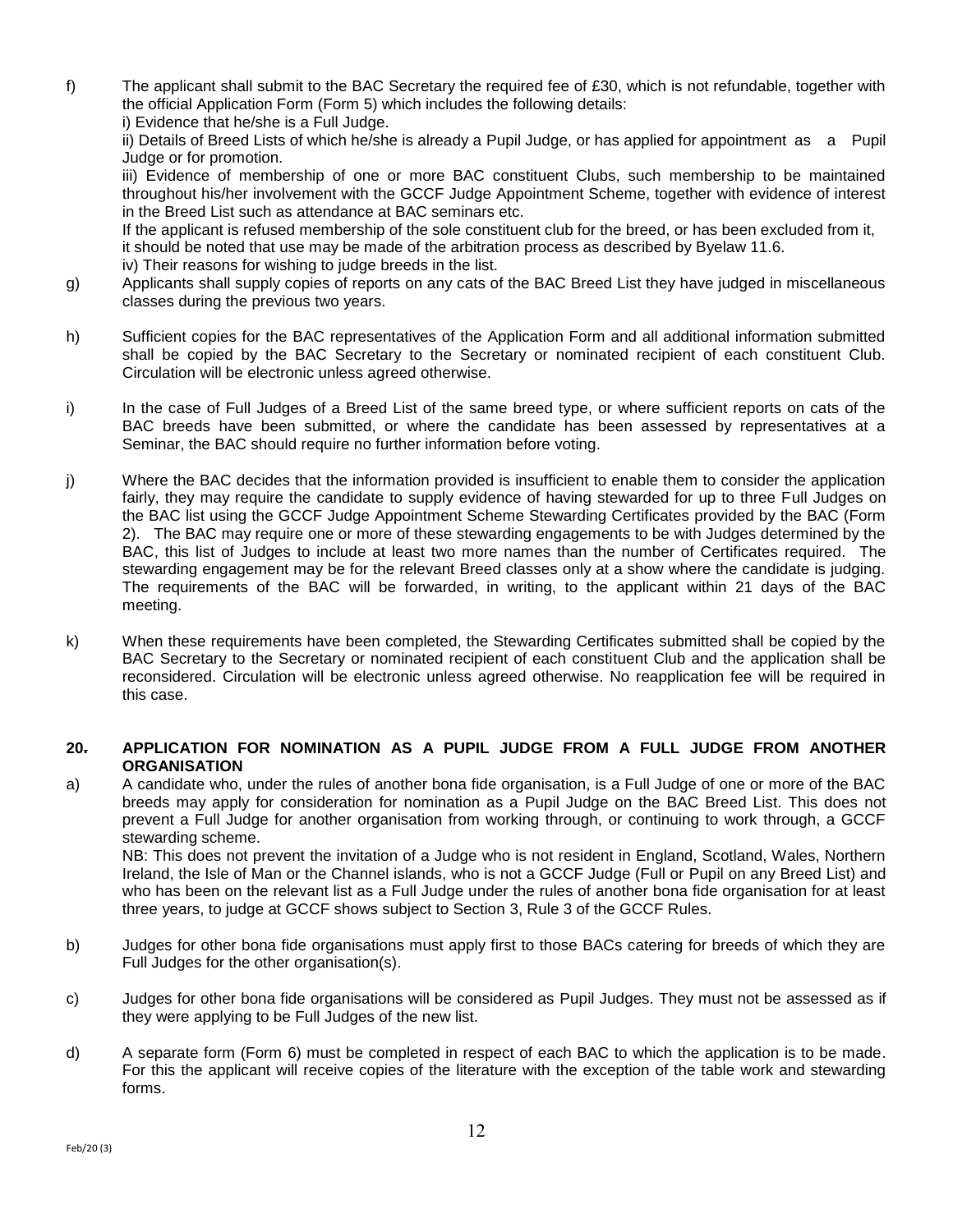- e)The applicant shall submit to the BAC Secretary the required fee of £30, which is not refundable, together with the official Application Form (Form 6) which includes the following details: i) Evidence that he/she is a Full Judge of the relevant breeds for another bona fide organisation. ii) Details of GCCF Breed Lists of which he/she is already a Pupil Judge, or has applied for appointment as a Pupil Judge or for promotion. Candidates who are already Pupil Judges or wish to apply to more than one BAC should consider whether or not they have the time, commitment and ability to fulfil the requirements. iii) Evidence of membership of one or more BAC constituent Clubs, such membership to be maintained throughout his/her involvement with the Judge Appointment Scheme, together with evidence of interest in the Breed List such as attendance at BAC seminars etc. iv) Their reasons for wishing to judge breeds in the list for the GCCF.
- f) Applicants shall supply copies of reports on any cats of the BAC Breed List they have judged to the GCCF Standard of Points during the previous two years.
- g) Sufficient copies for the BAC representatives of the Application Form and all additional information submitted shall be copied by the BAC Secretary to the Secretary or nominated representative of each constituent Club. Where agreed, these copies may be sent electronically
- h) Where sufficient reports on cats of the BAC breeds have been submitted, or where the candidate has been assessed by representatives at a Seminar, the BAC should require that no further information before voting.
- i) Where the BAC decides that the information provided is insufficient to enable them to consider the application fairly, and they can provide evidence to support this decision, they may require the candidate either to submit up to three further critiques or supply evidence of having stewarded for up to three Full Judges on the BAC list using the GCCF Judge Appointment Scheme Stewarding Certificates provided by the BAC. The BAC may require one or more of these stewarding engagements to be with Judges determined by the BAC, this list of Judges to include at least two more names than the number of Certificates required. The requirements of the BAC will be forwarded, in writing, to the applicant within 21 days of the BAC meeting.
- j) When these requirements have been completed, the Stewarding Certificates submitted shall be copied by the BAC Secretary to the Secretary or nominated recipient of each Constituent Club and the application shall be reconsidered. No reapplication fee will be required in this case.

### **21. CONSIDERATION OF APPLICATIONS FOR APPOINTMENT AS A PUPIL JUDGE**

- a) The application for nomination as a Pupil Judge will be placed on the agenda for the next full meeting of the BAC. Candidates must not be required to attend interviews.
- b) The qualifications listed are basic requirements only. BAC members should also consider the candidate's consistency and perception in breeding, exhibiting and judging (if appropriate), the quality and well-being of the candidate's cats, the candidate's demeanour, ability to make analytical assessment under show conditions and the ability and moral courage to make objective judgements.
- c) The BAC will discuss the application and all available information before voting. Any replies to criticism, submitted in writing by the candidate, must also be considered.
- d) The BAC may consider that a candidate requires more experience before nomination as a Judge or may require some additional evidence before making a decision. In these circumstances the BAC will defer the candidate until its requirements are satisfied.
- e) The BAC may consider that, despite the advice, guidance and tuition given, a candidate has not reached the standard required for appointment as a Pupil Judge and it is decided that he/she will not achieve that standard after more experience. In these circumstances the BAC will reject the candidate.
- f) Votes will be cast by either a paper or electronic ballot. Acceptance or rejection requires a simple majority of those present and voting.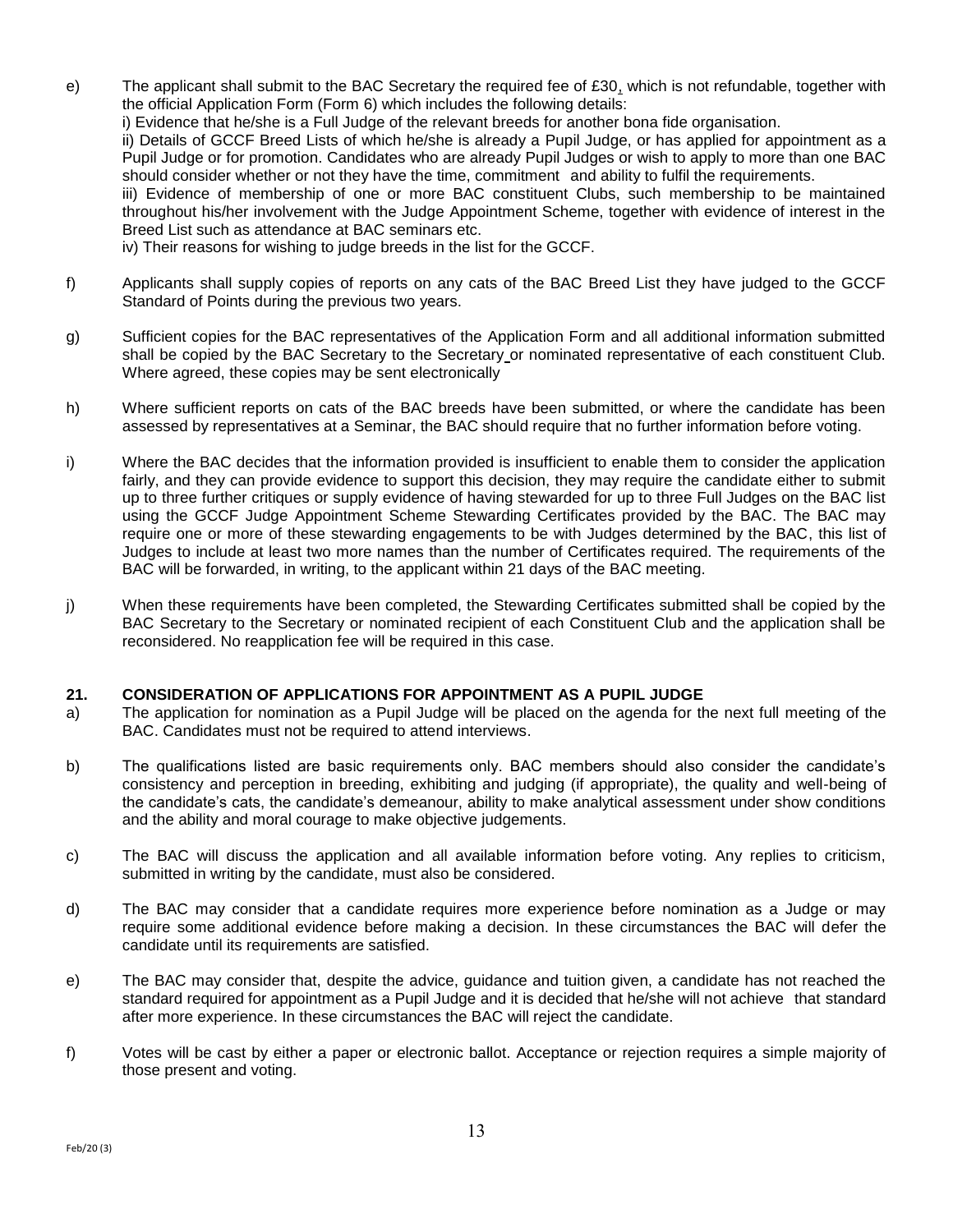- g) In the first instance votes will be to Accept or not to Accept the candidate. If fewer than a simple majority of the votes cast are to Accept the candidate, a second ballot will be held to decide if the candidate should be Deferred or Rejected. If fewer than a simple majority of the votes cast on this second ballot are to Reject, the candidate will be Deferred.
- h) i) Accept: The BAC Secretary will notify the GCCF Office of the names of candidates nominated for appointment as Pupil Judges in order that these may be published on the GCCF website, and provided that no objections have been received within four weeks candidates will be deemed to be appointed. In the event of objection(s) the name(s) will be placed on the next Council agenda (see byelaw 7.15 ii) Defer: The BAC will identify the factual reasons for deferment and the Secretary will notify the GCCF

Office of the candidate deferred.

iii) Reject: The BAC will identify the factual reasons for rejection and the Secretary will notify the GCCF Office of the candidate rejected.

- i) The result of BAC voting will be given verbally, by the BAC Secretary or, by agreement, by the BAC Chairman, within 48 hours of the meeting, provided that the candidate is contactable by telephone. Deferred and rejected candidates will be given full factual details of reasons. In all cases the decision of the BAC (together with reasons where appropriate) will be confirmed to the candidate in writing within 21 days of the meeting.
- j) Any candidate who has not been given clear reasons for deferment or rejection should write to the BAC Secretary for clarification and should write to inform the GCCF Office if no satisfactory clarification is received.
- k) Any candidate who can provide proof that the information on which the decision was based was incorrect, must provide this proof to the BAC Secretary, in writing, within 21 days of receipt of the written notification, in order that the result of the decision may be delayed to allow the additional information to be circulated to the constituent Clubs and discussed by the BAC at its next meeting. A ballot will again be taken on the candidate in question. No reapplication fee will be required.
- l) The BAC will arrange for deferred candidates to be given the opportunity to receive guidance and tuition in those areas identified as reasons for the deferral.
- m) A deferred candidate will not be allowed to reapply at the next meeting of the BAC. Candidates may reapply up to a maximum of three times. Prior to each reapplication a minimum of 5 Stewarding Certificates from Full Judges on the BAC list will be required. The BAC may require one or more of these Certificates to be from Judges on a list determined by the BAC. Any such reapplication shall be accompanied by the required fee of £30 which is not refundable.
- n) Any candidate who has been rejected or who has been deferred four times will be removed from the particular Judge Appointment Scheme. Any such candidate may, after a period of at least four years, reapply to join the BAC Stewarding Scheme or reapply as a Full Judge of another Breed List. If accepted as a Steward they must then repeat the full requirements of the Scheme; however, in exceptional circumstances the BAC, at its discretion, may modify the stewarding requirements. If reapplying as a Full Judge they must complete the full requirements for application.
- o) Any Full Judge who is eligible to judge a Grand Class will automatically be entitled to become a Pupil Judge of all other breeds included within that Grand Class, upon payment of the appropriate fee. The BAC may not refuse this Pupil Judge appointment. The BAC Secretary will notify the GCCF Office of the names of any such candidates in order that they may be published on the GCCF website and/or be on the agenda of the next meeting of Council.

# **22. SERVING AS A PUPIL JUDGE**

- a) Appointment as a Pupil Judge of the ... BAC Breed List does not guarantee promotion to Full Judge of this Breed list.
- b) The training period should last for a maximum of four years and must be regarded as a time of learning and of testing the conduct, character and ability of the person training to become a Full Judge. These elements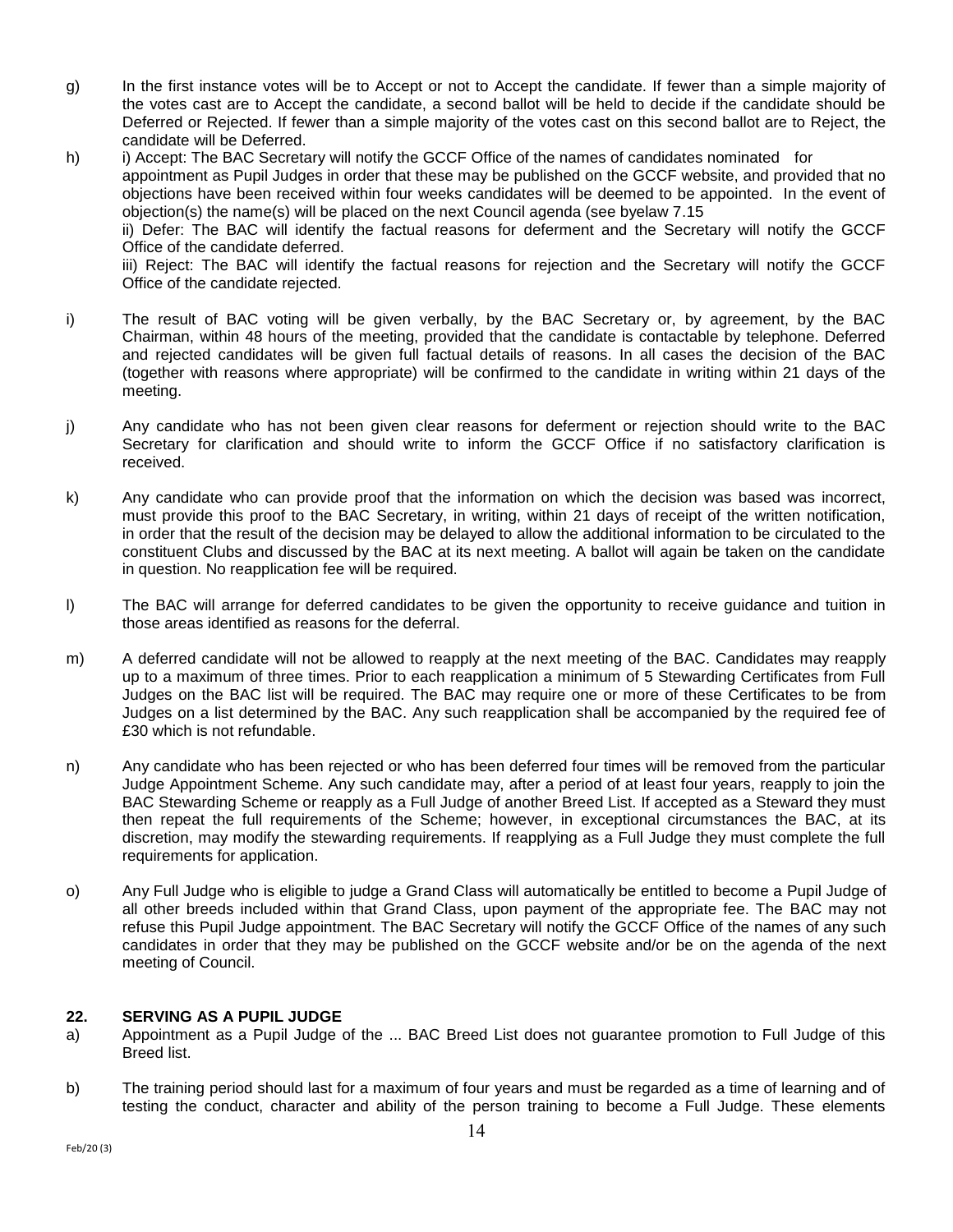should be borne in mind by both candidates and BAC members. A newly appointed Pupil Judge should not be expected to show the same degree of expertise, either in judging or in writing reports, as a Full Judge but should, with guidance from the BAC, achieve this by the time they apply for promotion. BACs must be positive and encouraging in their dealings with Pupil Judges and, where possible, offer praise in addition to constructive criticism.

- c) Candidates must expect, and learn to accept, constructive critical comment and BAC members and Full Judges must feel able to provide constructive critical comment without fear of repercussions.
- d) Pupil Judges will judge classes in accordance with the GCCF Rules. They are permitted to judge Breed Adult and Neuter classes at Exemption shows, but not Assessment classes.
- e) Any period of enforced absence of six months or more, during the four years, may be discounted by Council at the request of the BAC.
- f) Pupil Judges must send a copy of their show reports to the BAC Secretary within four weeks of the date of the show. This must include reports of all cats of the Breed List judged by them in Breed classes, whether placed or not, together with reports on cats in Miscellaneous and Club classes as required by the individual BAC. These requirements in respect of the ... BAC are as follows: ..................................
- g) Pupil Judges should regard a Tutorial as a very important learning process where they can increase their knowledge of a breed and benefit from the first hand experience of Full Judges or gain extensive knowledge of a breed through a BAC Seminar. Tutorials may take place either at a show or at a BAC Seminar.
- h) At shows, after judging the kitten Breed class of a BAC breed, and submitting the results slips to the table, the Pupil Judge may seek to discuss their placings and critiques with the Full Judge engaged to judge the equivalent adult or neuter Breed class of the same breed.

In Breed Lists of more than one colour or pattern, more than one Breed kitten class may be discussed at a show, especially in breeds where entries per class are low. This should be done during the morning and, if time permits, the Full Judge may ask the Pupil Judge to look at or judge some of the equivalent adult cats from his/her own class(es).

Any Judge may decline to participate in this BAC procedure on a particular occasion but it is hoped that all Judges will be able to participate when their judging load, and that of the Pupil Judge, permits them to do so. The stewards should not be present during discussion unless specifically required to handle a particular cat.

NB A Pupil Judge must be judging at the show, or stewarding for the Full Judge of the breed for a tutorial to take place. No more than one Tutorial form may be submitted for any one breed class, or breed of the same pattern/colour at the same show.

- i) If the Tutorial is undertaken at a BAC Seminar, the candidate must be present for the full session and their attendance recorded on the Tutorial Notification Form by the Organiser or a Full Judge together with the programme theme, the numbers of cats involved the breeds/colours/patterns etc. covered and the priorities learned. These cats will count as examples of the breed experienced as part of the required numbers of certain colours/patterns of cats judged by candidates in miscellaneous and/or club classes.
- j) Evidence of at least (5 for single breed BACs, 10 for BACs covering a range of colours/patterns) of these tutorial sessions must be submitted during the training period. Only 2 tutorials from any one Full Judge will count towards this number, except that the BAC may require a further tutorial and a report from a particular Judge to establish whether or not the Pupil Judge has acted on the advice given by the BAC. During the second and subsequent years of the training period the BAC may require one or more of these tutorials to be with Judges from a list determined by the BAC or may require reports on classes of particular colours/patterns. (Form 7)
- k) The Pupil Judge will complete the Tutorial notification on each occasion and the Full Judge will sign it, indicating the areas covered, before it is sent, by the Pupil Judge, to the BAC Secretary. The Full Judge may wish to submit additional comments to the BAC.
- l) In the event of there being no kittens present in the Candidate's Breed class, a Pupil Judge may request permission of the Full Judge to judge, place and report to the BAC on the equivalent adult and/or neuter Breed class entries of the same breed and discuss the placings and critiques with the Full Judge of the appropriate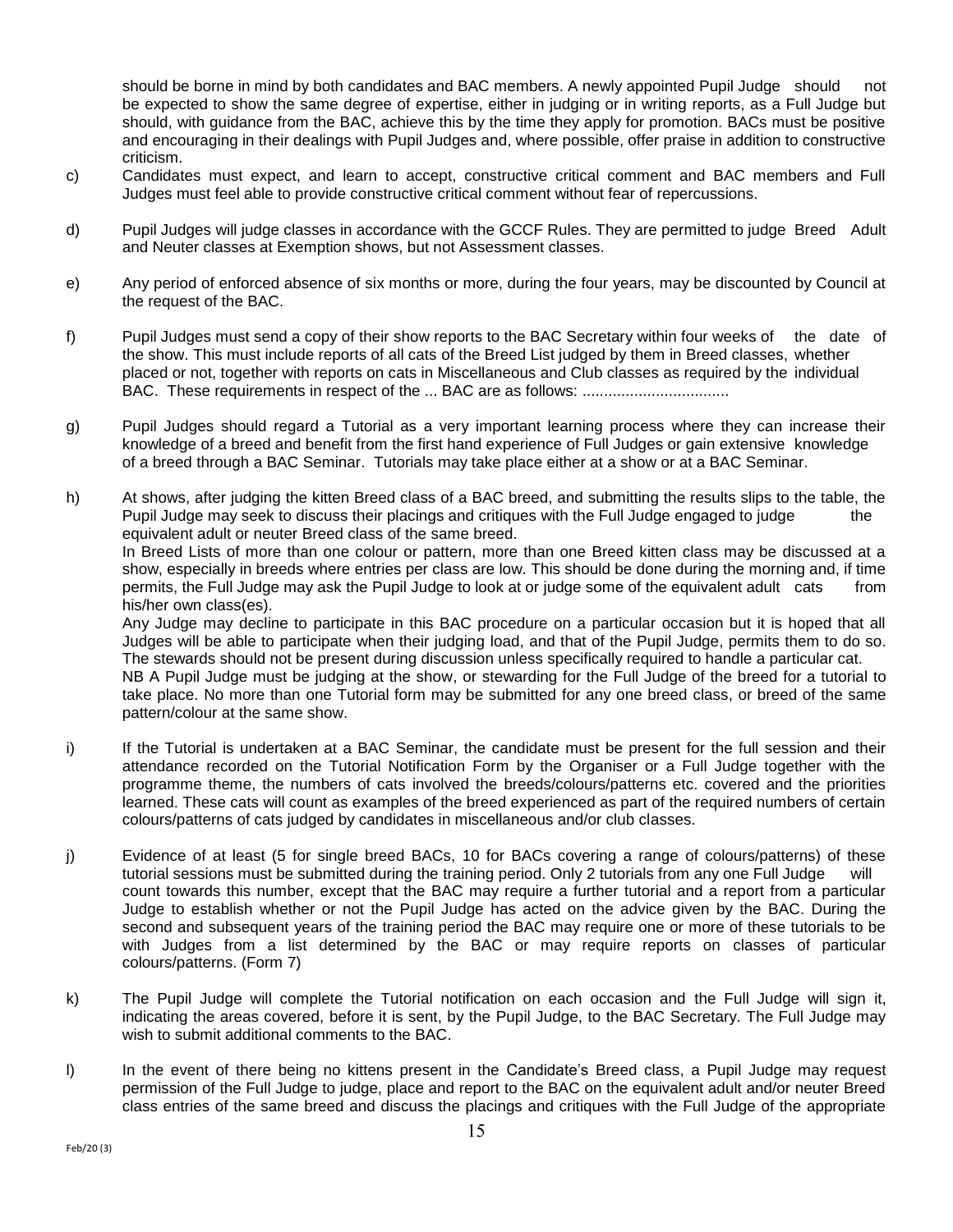Breed class. This class will be accepted by the BAC as a Breed class and the Full Judge should sign the Tutorial notification as required under 22k.

- m) If a judging engagement includes no Breed classes of the**....** BAC breeds, a Pupil Judge may request permission of a Full Judge to judge, place and report to the BAC on any of his/her adult, kitten and/or neuter Breed class or single breed specialist Club class entries of a .... BAC breed and discuss the placings and critiques with that Full Judge. This class will be accepted by the BAC as a Breed Class and the Full Judge should sign the Tutorial notification as required under 22k Candidates should not expect to depend totally on such instances to fulfil the requirements.
- n) At a show, after judging Breed Class Adult, Kitten and/or Neuter classes and submitting the results slips to the table, a Pupil Judge may seek to discuss his/her placings with any full judge of the breed list who is judging at that show. These classes will be accepted by the BAC as a Breed Class and the Full Judges should sign the tutorial notification as required under 22k. Candidates should not expect to depend totally on such instances to fulfil the requirements.
- o) If the equivalent adult and neuter Breed classes are both being judged by an overseas Judge, the candidate may seek to discuss their placings and critiques with any other Full Judge of the breed judging in that section.
- p) During the training period the Pupil Judge should attend such Seminars as may be held by the BAC.
- q) At least one veterinary assessment will be required, to ensure that the Pupil Judge is able to identify and understand the veterinary defects. This must be conducted at an All Breed show in order to test the Candidate's ability to detect defects in the course of judging and evaluate their significance when placing exhibits. Candidates must be prepared to show knowledge of, and answer questions on all defects listed in the preface to the Standard of Points and described fully in the publication 'Guidance Notes on Veterinary Defects'. It should be noted that these apply to ALL BREEDS, and therefore it should be expected that examples of defects in cats from all sections may be seen and/or discussed in the course of the assessment. (Form 9) Copies of successful assessments should be sent electronically to the GCCF Judges Guild where they will be kept on file for future reference. Thereafter no further veterinary assessment should be required without good reason; which must be supplied to the candidate in writing and copied to the Judges' Guild.
- r) Sufficient copies for the BAC representatives of the show reports, assessments and any additional information submitted shall be copied by the BAC Secretary to the constituent Clubs, together with notification of the tutorials completed. Where agreed, these copies may be sent electronically. The Clubs will monitor the reports for style, ability to describe the exhibits, knowledge, understanding and adherence to the Standard of Points etc. The progress of the Pupil Judge shall be reviewed at each full meeting of the BAC and the BAC Secretary shall then notify the Pupil Judge, in writing, within six weeks, of all relevant comments, advice and areas of concern.
- s) Prior to applying for promotion the candidate must complete a minimum of **...** engagements at Championship or Specialist Breed Club Exemption shows, which shall include the following classes: at least (5 for single breed BACs, 10 for BACs covering a range of colours/patterns) Breed classes or their equivalent (see j-n above), plus ...... (NB A Kitten Breed class which is split by age or sex may only be counted as a single class)
- t) The candidate must also complete a minimum of two, but no more than three, assessments which will be undertaken to enable the Full Judge concerned and the BAC to decide whether the candidate has reached the required standard and is ready for promotion. Each assessment shall be performed under normal show conditions as follows:

i) The assessment must take place either at a show where the candidate is judging, or stewarding for the Full Judge conducting the assessment and where the Full Judge conducting the assessment is judging, or at a seminar. The BAC may require one or more of these assessments to be with Judges on a list determined by the BAC, in which case they must ensure there is adequate choice with at least two more names given than the number of assessments required. The BAC may allow a free choice from all full judges on the BAC list.

ii) If the assessment is performed at a show, the Full Judge will supply the candidate with a list of exhibit numbers, preferably adults and/or neuters, which must be from the judging book of either the Full Judge or the candidate; the candidate must be supplied with the date of birth/age, sex and breed number of each exhibit to be judged. The candidate must then judge these, without prior discussion with the Full Judge concerned, or any other judge.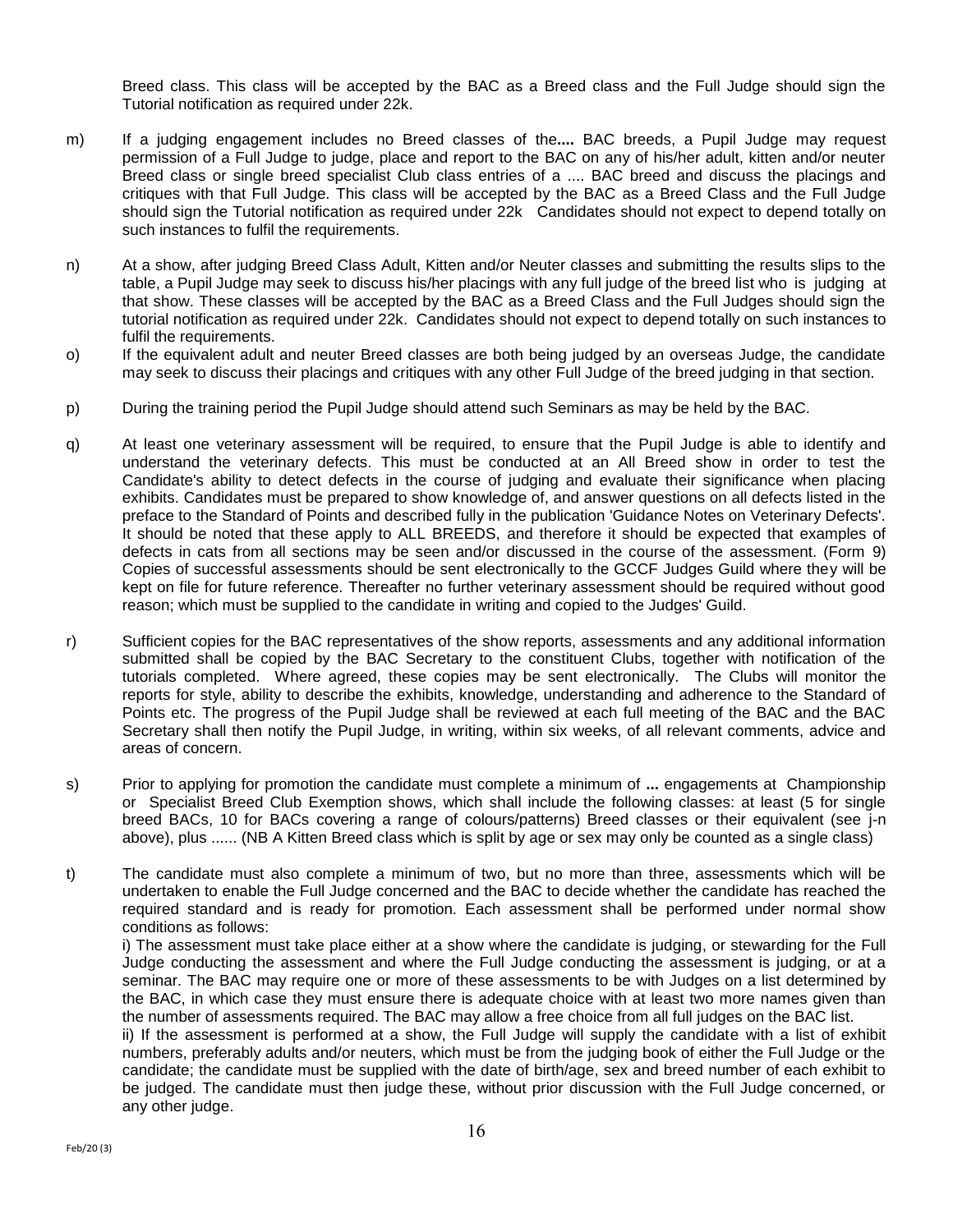iii) If the assessment is performed at a seminar, the Full Judge must supply the candidate with a list of the exhibit numbers, preferably adults and/or neuters, to be judged; the candidate must be supplied with the date of birth/ age, sex and breed number of each exhibit to be judged. The candidate must then judge these cats without prior discussion with the Full Judge and prior to any discussion of the cats at the seminar.

iv) In either case the candidate must write a full critique of each exhibit, indicating whether or not a certificate/Best of Breed would be awarded, and then place them in order in a class or classes as required by the Full Judge. A maximum of FIVE cats may be included in each Assessment. For BACs which cover more than one colour or pattern the Assessment, where possible, should not be restricted to a single colour or pattern.

v) The candidate should complete their critiques of the exhibits before discussing the exhibits, their critiques and placings with the Full Judge. They will hand a copy of the exhibit numbers and their placings to the Full Judge with the Assessment Form. The written copy of the critiques should be supplied to the Full Judge within 5 days of the assessment. The Full Judge will then complete the Assessment Form (Form 10) and send it to the **...** BAC, together with the candidate's written critiques. It is helpful if the Full Judge includes his/her own brief notes on some or all of these exhibits.

vi) The candidate must also send a show report on these cats to the BAC Secretary. If the Full Judge has submitted notes on the exhibits, these will be circulated with the show report and Assessment.

NB Candidates may seek to arrange, but should not normally undertake, Assessments until they have completed the majority of the other requirements. An Assessment may not be sought on the same breed as a Tutorial at the same show.

- u) Upon completion of the above requirements, the Pupil Judge of first instance may apply to the BAC for promotion to Full Judge. Applications must be submitted to the BAC Secretary on the official Application Form, accompanied by the required fee of £30 which is not refundable. (Form 11)
- v) A Pupil Judge who is already a Full Judge of another Breed List in the same section or of the same type may apply upon completion of the following requirements: i) At least ... engagements at Championship shows, which shall include the following classes: at least ... Breed classes, or their equivalent (see j-n above) plus --- (see **s** above) ii) Evidence of at least ... tutorial sessions (see j above) iii) ... assessment(s) (see t above)
- w) A Pupil Judge who is already a Full Judge of another Breed List in a different section and of different type may apply upon completion of the following requirements: i) At least.... engagements at Championship shows, which shall include the following classes: at least ... Breed classes, or their equivalent (see j-n above) plus --- (see **s** above) ii) Evidence of at least ... tutorial sessions (see j above) iii) ... assessment(s) (see t above)
- x) The BAC should have gained sufficient information on a Pupil Judge by means of the show reports, assessments and performance at Seminars. Only if the BAC decides that the information provided is insufficient to enable it to consider an application for promotion fairly, and it can provide evidence of this decision either prior to or after receipt of such application, may it request up to three additional assessments. The BAC may require one or more of these assessments to be with Judges on a list determined by the BAC, in which case the BAC must ensure there is adequate choice: at least three names must be provided if one assessment is required, at least four if two assessments are required and at least five if all three assessments are required from named Judges. The BAC may allow a free choice from all Full Judges on the BAC list. The BAC should inform the candidate and the Full Judges concerned of the reasons for the deferral and the areas to be covered by these further assessments. If the BAC decides that a Pupil Judge requires additional assessments, he/she must be informed of this without delay as it is desirable for assessments to take place as soon as possible after completion of the requirements of Rules 22j-t. If a candidate, who has not completed these requirements at the time of the previous BAC meeting, applies for promotion, the BAC may then request up to three additional assessments (Form 10) before voting on the application.
- y) When these additional assessments have been completed, the forms submitted shall be copied by the BAC Secretary to the Secretary or nominated recipient of each constituent Club. Where agreed, these copies may be sent electronically. Any application for promotion which was set aside pending completion of the additional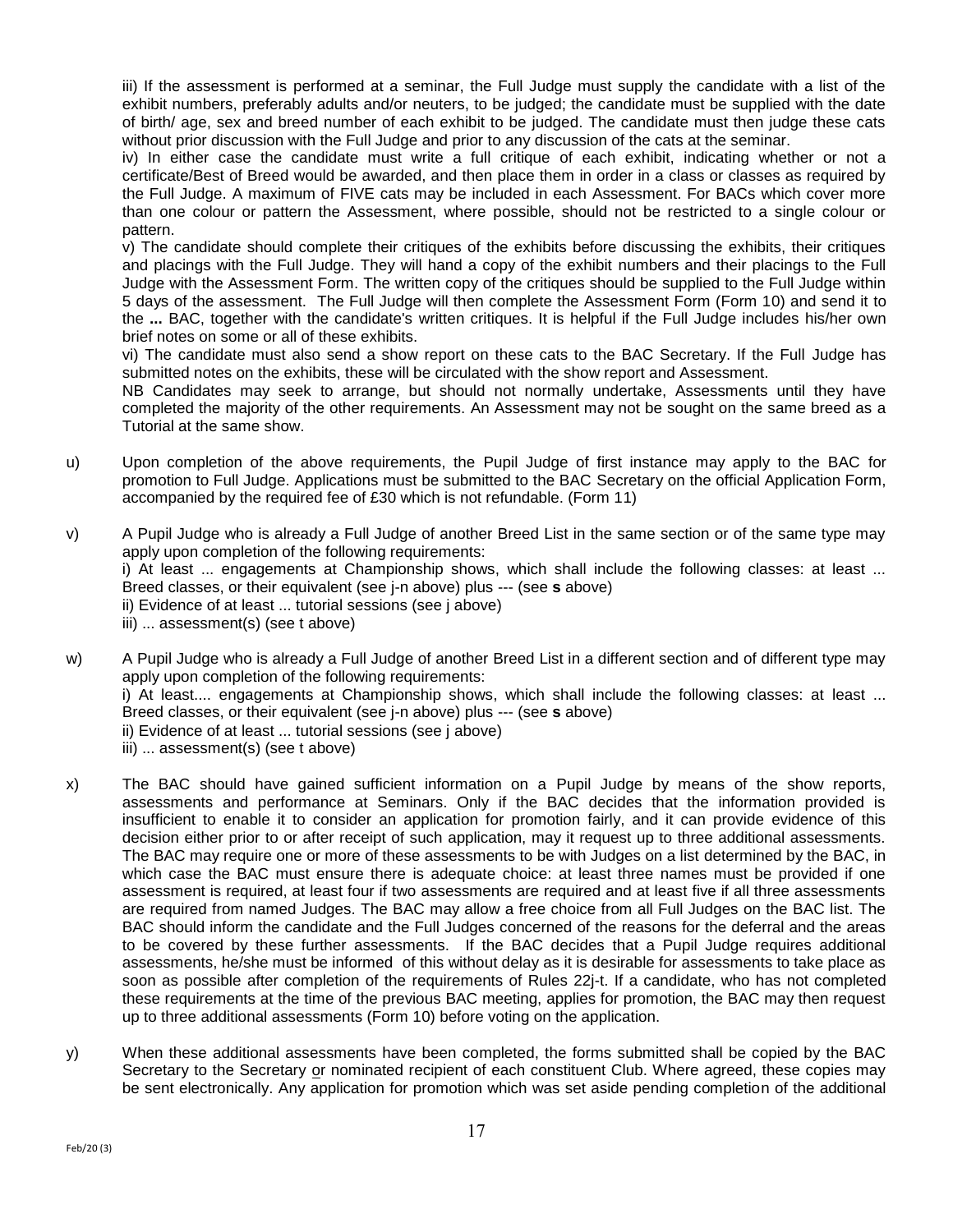assessments shall be reconsidered at the next meeting of the BAC. No reapplication fee will be required in this case.

# **23. SERVING A REFRESHER PERIOD AS A PUPIL JUDGE**

- a) Any Full, Emeritus or existing Specialist Judge who has not judged cats of the ... BAC Breed List at a GCCF Championship Show, and attended seminars, including Judges' Guild seminars etc., for cats of the ... BAC Breed List, during the previous five year period may be required to undertake a refresher period as a Pupil Judge.
- b) The BAC Secretary shall, at the request of the BAC, write to any Full, existing Specialist or Emeritus Judge who is believed not have judged cats of the... BAC Breed List at a GCCF Championship Show, and attended seminars, for cats of the... BAC Breed List for a period of five years to draw their attention to clause 2i of the Philosophy and clause 24 of the Rules.
- c) If the Judge can provide evidence of having judged cats of the... BAC List at a GCCF Championship Show or of having attended ... BAC seminars during the previous five years, the BAC Secretary shall present this evidence at the next BAC meeting.
- d) Any Judge who does not wish to continue as a Full, Emeritus or existing Specialist Judge of the... BAC Breed List may request that their name be placed on the Retired List for all breeds or that their name be removed from the list of Judges of the... BAC Breed List. Upon receipt of this information the BAC Secretary will inform the GCCF Office.
- e) If the Judge wishes to undertake a refresher training period of judging in order to apply for reinstatement as a Full, Emeritus or existing Specialist Judge of cats of the Breed List, the BAC Secretary will inform the GCCF Office of the name of the Judge to be listed as a Pupil Judge (refresher).
- f) Prior to applying for reinstatement, the candidate must complete a minimum of.... (5-10) engagements at Championship shows, judging kittens of the... BAC Breed List in Breed classes. At a minimum of three of these shows, after submitting the results slips to the table, the candidate shall seek to discuss the placings and critiques with a Full Judge of the Breed List. Evidence of these tutorial sessions must be submitted to the BAC. (Form 7) The BAC may require one or more of these tutorials to be with Judges determined by the BAC.
- g) Candidates must send a copy of their show reports to the BAC Secretary within four weeks of the date of the show. This must include reports of all cats of the Breed List judged by them in Breed classes, whether placed or not, together with reports on cats in Miscellaneous and Club classes as required by the individual BAC. These requirements in respect of the... BAC are as follows: ...........................
- h) If additional breeds, colours or patterns have been added to the... BAC Breed List during the previous five years, the BAC may require the candidate to undergo up to three assessments with Judges on a list determined by the BAC, this list to include at least two more names than the number of assessments required. (Form 10) These assessments shall be arranged by the candidate and shall be performed as in 22t above and must include cats of the new breeds. colours or patterns. The BAC may require the candidate to attend a seminar at which cats of the new breeds, colours or patterns are present, provided that such a seminar is to be held within two years.
- i) Upon completion of the above requirements, the candidate may apply to the BAC for reinstatement as a Full, Emeritus or existing Specialist Judge. Applications must be submitted to the BAC Secretary on the official Application Form, accompanied by the required fee of £15 which is not refundable. (Form 12)

# **24. CONSIDERATION OF CANDIDATES FOR PROMOTION TO FULL JUDGE, OR FOR REINSTATEMENT AS FULL, EMERITUS OR EXISTING SPECIALIST JUDGE**

a) The application for consideration for promotion to Full Judge, or for reinstatement as a Full, Emeritus or existing Specialist Judge, will be placed on the agenda for the next full meeting of the BAC. Candidates must not be required to attend interviews.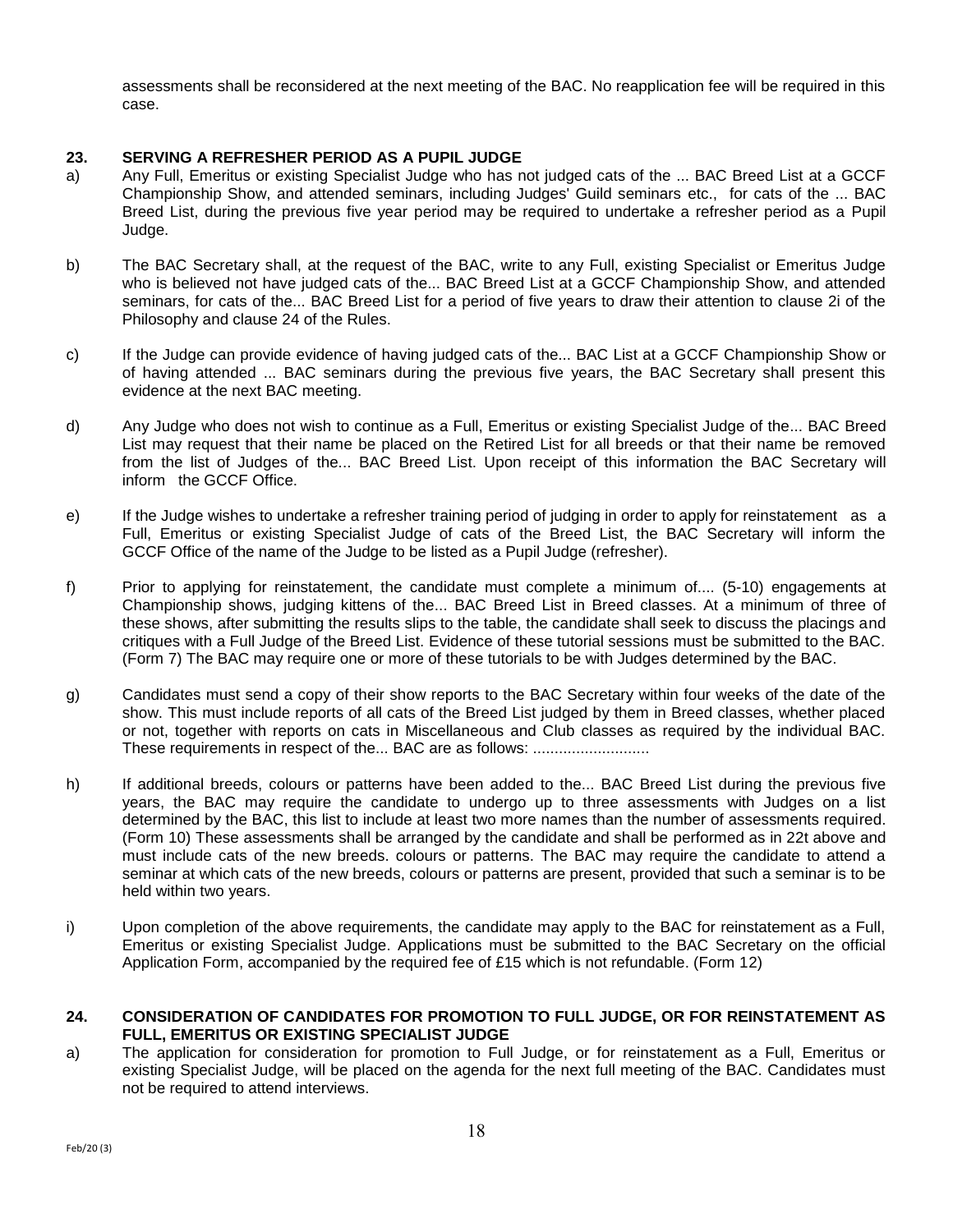- b) The BAC will discuss the application and all available information before voting. Any replies to criticism, submitted in writing by the candidate, must also be considered.
- c) The BAC may consider that a candidate requires more tuition or experience before promotion to Full Judge, or reinstatement as a Full, Emeritus or existing Specialist Judge. In these circumstances the BAC will defer the candidate until its requirements are satisfied.
- d) The BAC may consider that, despite the advice, guidance and tuition given throughout the training period, a candidate has not reached the standard required for promotion or reinstatement and it is decided that he/she will not achieve that standard after more experience. In these circumstances the BAC will reject the candidate.
- e) Votes will be cast by paper or electronic ballot. Acceptance or rejection requires a simple majority of those present and voting.
- f) In the first instance votes will be to Accept or not to Accept the candidate. If fewer than a simple majority of the votes cast are to Accept the candidate, a second ballot will be held to decide if the candidate should be Deferred or Rejected. If fewer than a simple majority of the votes cast on this second ballot are to Reject, the candidate will be Deferred. At the end of the maximum training period only the first ballot may be held. If fewer than a simple majority of the votes cast are to Accept, the candidate will be Rejected.
- g) i) Accept: The BAC Secretary will notify the GCCF Office of the names of those candidates nominated for appointment as Full Judges, or for reinstatement as Full, Emeritus or existing Specialist Judges, in order that they may be published on the GCCF website and provided that no objections have been received within four weeks candidates will be deemed to be appointed. In the event of objection(s) the name(s) will be placed on the next Council agenda (see Byelaw 7.15).

ii) Defer: The BAC will identify the factual reasons for deferment and the Secretary will notify the GCCF Office of the candidate deferred.

iii) Reject: The BAC will identify the factual reasons for rejection and the Secretary will notify the GCCF Office of the candidate rejected. In the event of rejection of a candidate who has completed a refresher period as a Pupil Judge, the BAC will request that their name be placed upon the Retired List for this Breed List.

- h) The result of BAC voting will be given verbally, by the BAC Secretary, or, by agreement, by the BAC Chairman, to each candidate, within 48 hours of the meeting, provided that the candidate is contactable by telephone. Deferred and rejected candidates will be given full factual details of reasons. In all cases the decision of the BAC (together with reasons where appropriate) will be confirmed to the candidate in writing within 21 days of the meeting.
- i) Any candidate who has not been given clear reasons for deferment or rejection should write to the BAC Secretary for clarification and should write to inform the GCCF Office if no satisfactory clarification is received.
- j) Any candidate who can provide proof that the information on which the decision was based was incorrect, should provide this proof to the BAC Secretary, in writing, within 14 days of receipt of the written notification, in order that the result of the decision may be delayed to allow the additional information to be circulated to the constituent Clubs and discussed by the BAC at its next meeting. A ballot will again be taken on the candidate in question. No reapplication fee will be required.
- k) The BAC will arrange for deferred candidates to be given the opportunity to receive guidance and tuition in those areas identified as reasons for the deferral.
- l) A deferred candidate will not be allowed reapply to the next meeting of the BAC. Candidates may reapply up to a maximum of four times. Prior to each reapplication three further assessments will be required. The BAC may require one or more of these assessments to be from Judges on a list determined by the BAC. Any such reapplication shall be accompanied by the required fee of £30, or £15 for reinstatement, which is not refundable.
- m) A candidate who does not achieve promotion or reinstatement within the four year training period, plus any time discounted by Council at the request of the BAC, for enforced absence from the scheme, will